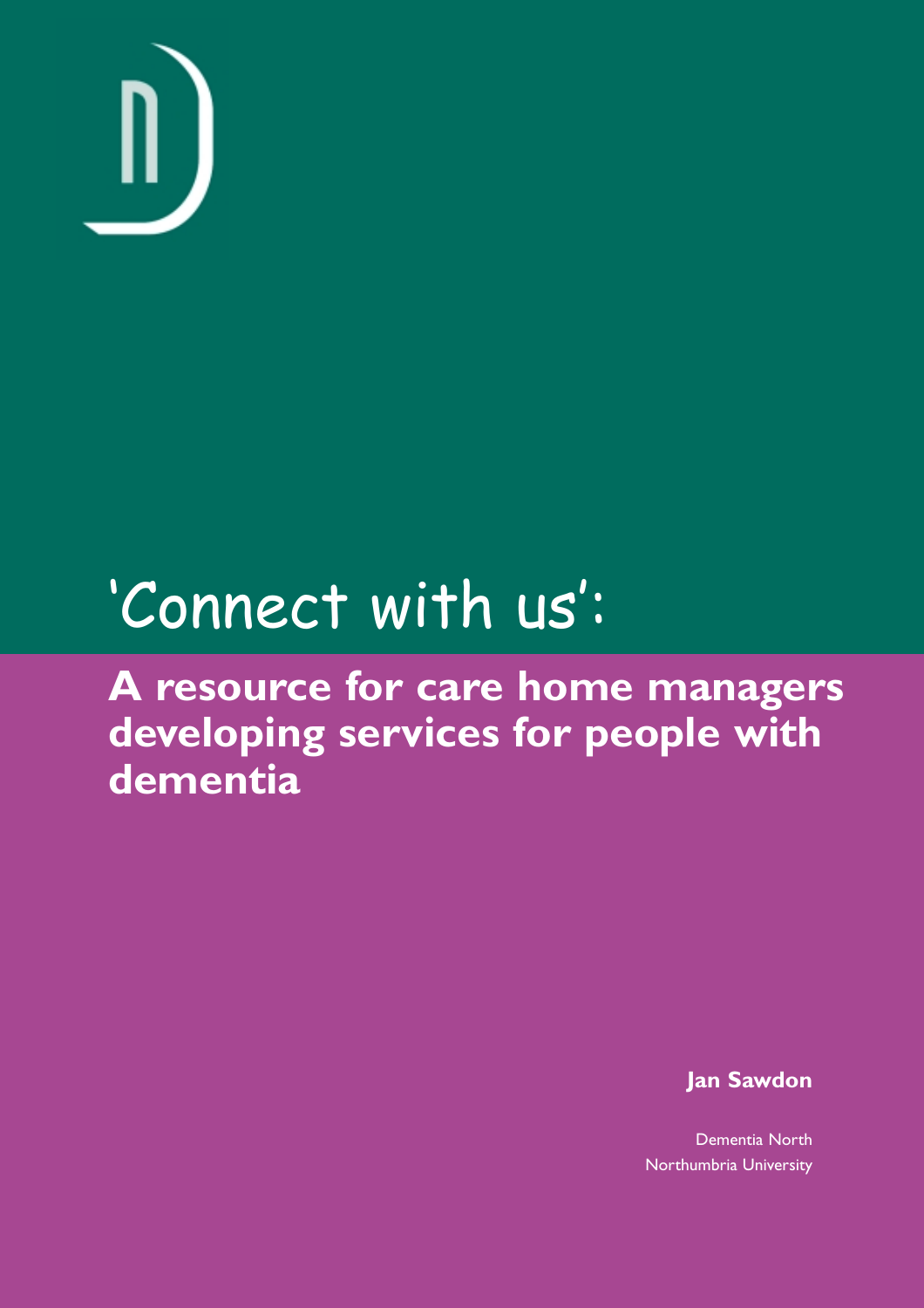© Dementia North 2006

Further copies are available from:

Dementia North, Northumbria University, Newcastle upon Tyne. NE7 7XA

Telephone **0191 215 6110** Email **hs.dementianorth@northumbria.ac.uk** Website **www.dementianorth.org.uk**





The Dementia North Centre is a partnership between the Dementia North (Trust), a registered charity No 1075528, and Northumbria University.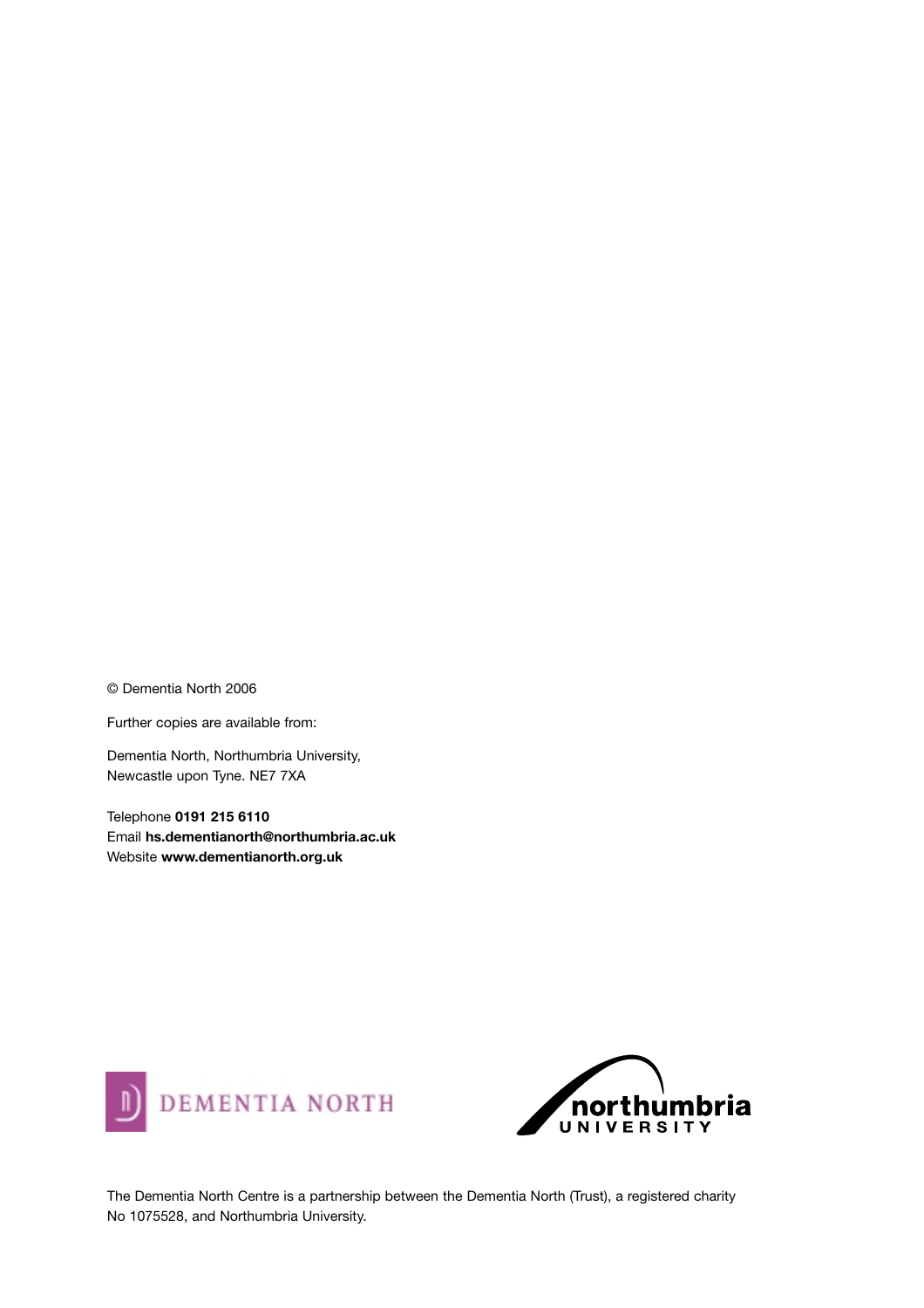# **ACKNOWLEDGEMENTS**

This booklet has been produced as a result of the Better Management in Dementia Care project for which I was the project worker. The project was funded by a grant from the Department of Health to the Dementia North Trust. I would like to thank all of the care home managers, and NHS continuing care managers, who participated in the project and shared their experiences and learning. I would particularly like to thank Julie Charlton, Jackie Murray, Ken Ridley, Coreana Smith and Jack Turton for their comments on a draft of this booklet. I am also grateful to colleagues in Dementia North for support throughout the project and for comments and editing in the production of this booklet.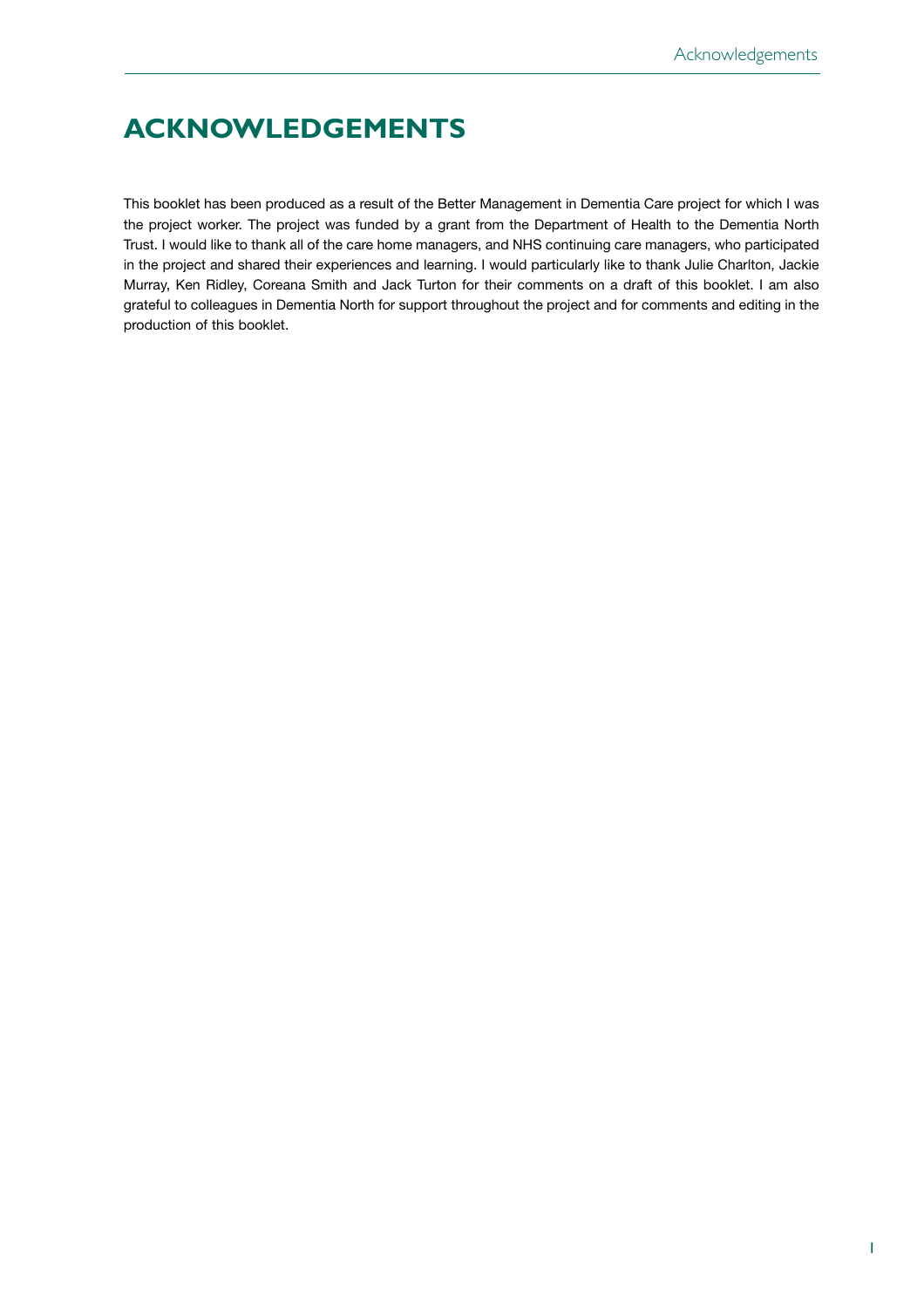# **INTRODUCTION**

In 2003 Dementia North began a project to bring managers of care homes in the North of England together in learning sets at intervals over a period of fifteen months to explore their experiences of providing services for people with dementia and to develop their own management practice. This booklet reflects their experiences, the issues they worked on in the sets and the knowledge they gained and shared together. Its aim is to provide managers with some triggers for thinking, some key areas for exploration and some sources of information as a basis for development. Learning sets use a questioning approach and this booklet highlights the need to keep asking questions when working with people with dementia.

Christine Bryden who was first diagnosed with dementia in 1995 says in her book *Dancing with Dementia*(1):

*"Try to enter our distorted reality, because if you make us fit into your reality, it will cause us extra stress. You need to enter into our reality, connect with us by touch, or by look. You need to be authentically present, not far away. You need to realise that we are not far away or lost, but trapped by an inability to communicate and to think clearly, to express this strange mixed-up world being created by our brain damage. Think about this inner reality that we are experiencing, and try to connect with it. Be imaginative, be creative, try to step across the divide between our worlds."* 

(Bryden 2005, pp.147–8)(1)

Stepping across the divide is a challenge. It demands that managers and staff are open, empathic, self-aware and authentic – real in their relationships with the people they are supporting. It asks that they use all their senses to listen to the voice of people with dementia, and all their imagination and creativity to respond. It asks that people give the best of themselves.

Within the text there are references to resources that the managers who participated in the project identified as useful in developing understanding and good practice. All of these resources, but by no means a comprehensive list of the materials that are now available, are listed and referenced at the end of this booklet, together with details of some organisations and websites that provide useful resources for developing a service.

*"No one said it was going to be easy but I now feel passionately about the service I am providing for my clients with dementia and I know we are getting there."*

(a manager)

Managing a care home service for people with dementia demands the same high standards as managing any care home service, but the managers who participated in the project identified some areas that particularly challenged them to think in a different way about how to meet their residents' needs. These are the areas that are explored in this booklet:

**Person-centred care Assessment Planning Care Supporting relatives and family carers Some key areas of care practice The physical environment Managing and developing your staff Assessing your progress Support for the home Service development Support for you, the manager Useful reading, training resources and organisations**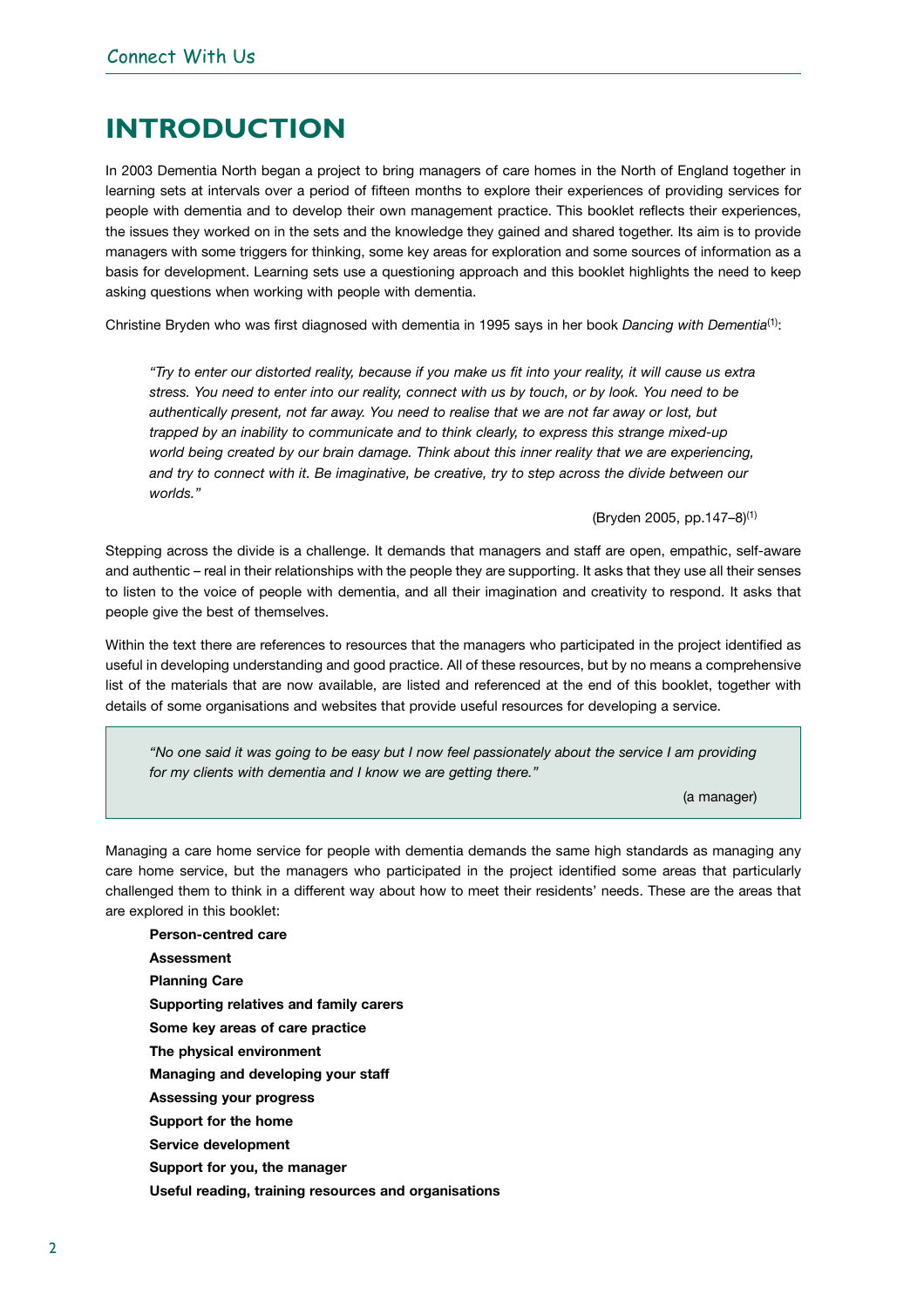# **PERSON-CENTRED CARE**

*"...enter into our reality, connect with us by touch, or by look."* 

(Bryden 2005, p.147)(1)

### **Key points**

Managers consistently emphasised six key points:

- A person with dementia is a person first with their own life experience and history, likes and dislikes, hopes and fears, relationships, past and present, their own skills and abilities – a person with unique personhood.<sup>(2)</sup>
- People with dementia have as much right as anyone to be respected as an adult and to be treated as such.
- The more you know about each individual the better you will be able to relate to them as an equal in the journey through dementia.
- The aim of providing support and care should be a positive one, building on each individual's strengths and abilities, maximising independence and providing person-centred care.
- The most important thing to give our residents with dementia is our time. They must not be rushed as this can be upsetting and confusing, and our proprietors and the regulators need to recognise this.
- You can draw on your own experience and feelings to identify with the person with dementia's reality.

### **Follow-up suggestion**

**Read about the theory and development of person-centred care for people with dementia in** *Dementia Reconsidered***(2).**

### **Practice Example**

*Elsie was brought up in the countryside outside Birmingham, the youngest of four children and the only girl. In 1938 she moved to London to train to be a teacher and married Jo two years later just before he was sent overseas. Jo was killed in 1944. They had no children and Elsie did not remarry but went on to develop her career as a teacher, ending up as the headmistress of the primary school near where she was born.*

*Elsie is in the last stages of dementia. She is now unable to move about independently, has to have all her personal care done for her, is unable to speak and has to be fed by staff. Sometimes she gets agitated and screams, sometimes she whimpers, and a lot of the time she just sleeps. So we know the facts about Elsie but what else should we know that gives her unique personhood?*

*Elsie was always a member of the local choir. She loves English Choral music and had a huge collection of records. She hates the smell of hyacinths as it reminds her of her mother's death when Elsie was only ten. Her biggest treat all her working life was to go and have a chiropody session at a local centre where they knew that what she liked most of all was the foot massage they included in the session.* 

**Put yourself into Elsie's shoes, imagine what it must be like to have all your personal care done by strangers, to smell a smell that only brings unhappy thoughts, and to be deprived of the sounds and touch that bring comfort? If you can do this and support your staff to do this too then you are already beginning to prepare yourself and your staff to step across the divide and connect with residents with dementia.**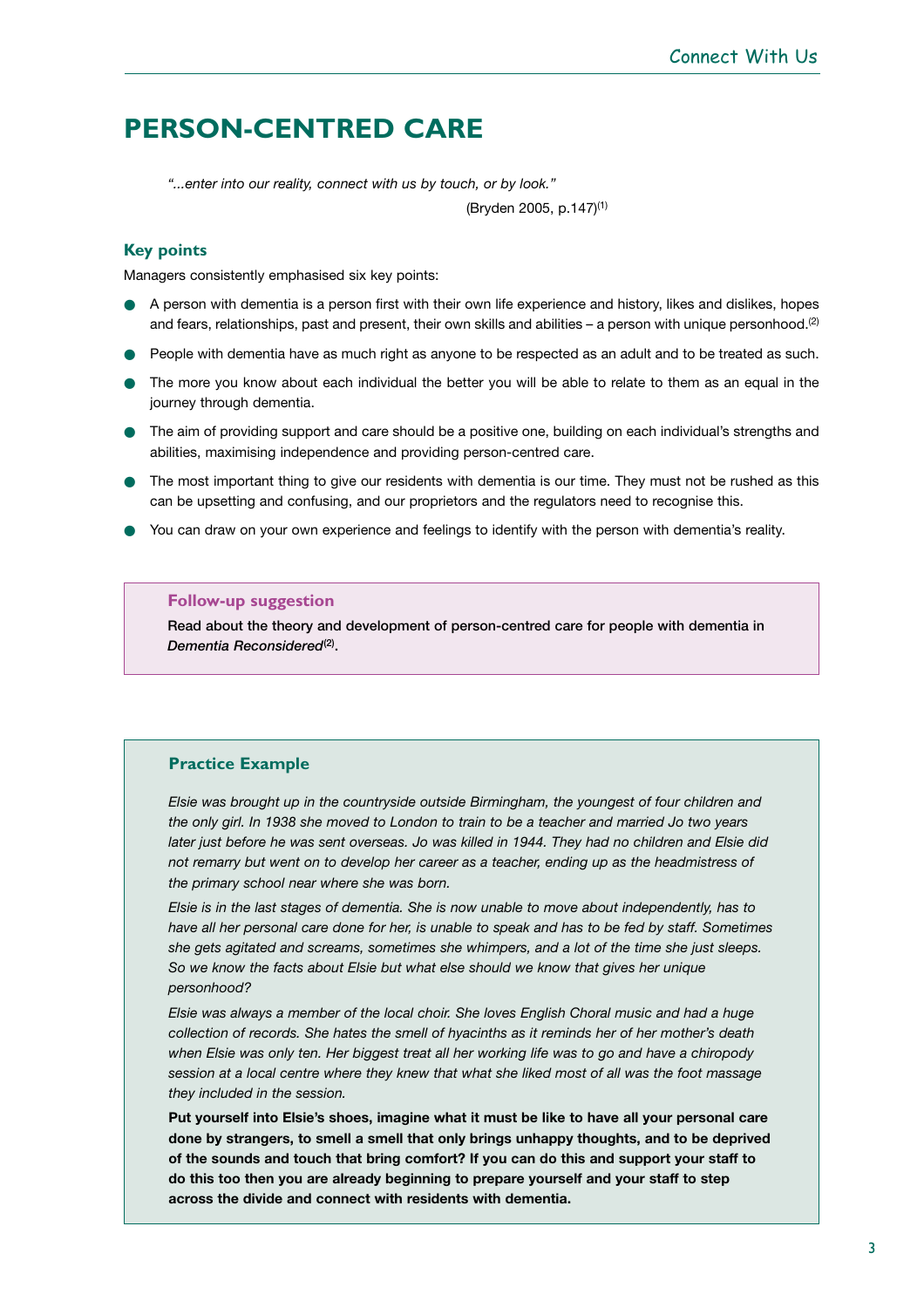# **ASSESSMENT**

*"You need to realise that we are not far away or lost..."* 

(Bryden 2005, p.148)(1)

All managers ensure that an assessment is carried out before offering a place to a potential resident, and good practice demands that this assessment process continues after admission and for as long as the person continues to reside in the home. It is essential that the individual is involved in this process and that this is seen as the first step in working alongside them as an equal.

If a visit is possible, make sure the person who did the assessment is there to greet and show the person with dementia round. Take your cue from the visitor – a complete tour of the building and lots of introductions may be confusing. If they are staying for a meal, ensure that you know their likes and dislikes, and any assistance they may need.

The Alzheimer's Society pack *Building on Strengths*(3) provides a dementia specific assessment and care planning process that can be used in its entirety or as a model. All the forms for assessment and care planning are in the pack and can be photocopied and adapted for use. The pack focuses on:

- feelings and emotions
- understanding the individual
- strengths and abilities
- the impact of other people and physical environments
- identification of need expressed through behaviour
- balancing the requirements of legal risk assessment with a person-centred approach.

*"It can sometimes be hard for families to share information with us about things they find difficult to talk about – the 'bad' bits. The pack has questions that are really helpful in getting the information you need in a non-threatening way."* 

(a manager)

*"Simple things like knowing that George always had coffee at teatime would have made it much easier for him to settle in."* 

(a manager)

### **What information can other agencies share with you?**

Raise expectations about your role. Ask if they have been clear with the person with dementia and their carers that you need as much information as possible to be able to make your assessment.

### **Family and carers**

If you are offering a place, it is useful to tell any carers and family that you expect, support and encourage their presence in the home and that they should bring in familiar objects that have real meaning to the person with dementia. Labelling clothing too is even more important if the person is unable to recognise his or her own things.

*"I found that families often bring in the 'best' things but these may have little meaning if the person's short-term memory is going. One of my resident's most precious possession is an old, much chewed panda which belonged to one of her children. I also ask for photographs that the resident can recognise and we put the names on them initially so that the staff can learn who is who and can talk about them. It is so important that if you wake up in a room which may seem new and strange every morning that you have familiar, cherished things to see right away."* 

(a manager)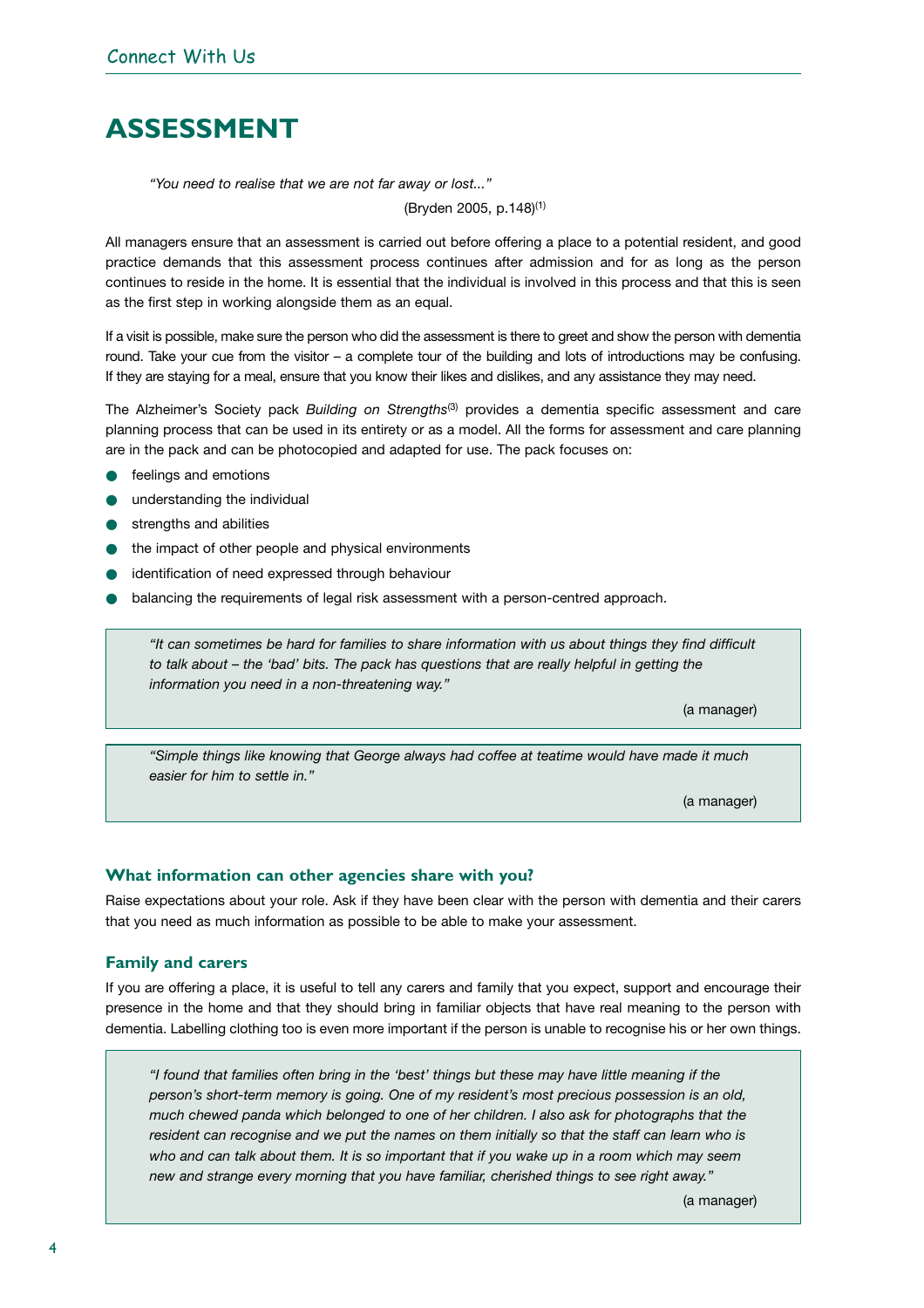# **PLANNING CARE**

*"Try to enter our distorted reality..."*  (Bryden 2005, p.147)(1)

Care planning is an ongoing and responsive process that should be enabling for the person with dementia, informative and accessible for staff, and provide a basis for learning and assessment. All the information you gather at the initial assessment, and the things you learn about the resident, contribute to enabling the person to have as much autonomy as possible.

The principles of care planning recommended by the Alzheimer's Society are based on the philosophy of the *Building on Strengths* pack<sup>(3)</sup>. The pack has been designed to help care services to:

- Work towards a common philosophy and common goals.
- Consider how to achieve a balanced partnership between staff, people with dementia and their carers.
- Assess what the person is still able to do.
- Focus on important areas of the person's life.
- Consider how to address the person's feelings and needs, provide meaningful activities and enable them to have control over their lives.
- Understand that the behaviour of a person with dementia may express a need rather than be a direct result of the disease process.
- Consider how to create a supportive and enabling environment.
- Plan the support given.
- Standardise record-keeping.
- Make comparisons over time.

*"People lose their memory and then we start asking them to tell us about their lives."* 

(a manager)

Care plans can also be supplemented by a life history or a life storybook. This can be started before admission and added to as more is learnt. The book can include pictures, photographs, mementos and letters, and can also be used as an aide mémoire for residents to talk about and reminisce about their lives. Sometimes a memory box or cork wall boards can be used and items included that involve senses such as touch and smell as well as sight.

Asking about end of life wishes soon after admission and adding this to the care plans is perhaps more important when a resident has dementia. Sensitively handled it can provide reassurance that as the dementia progresses, the individual's wishes will still be observed.

# **Selecting the key worker**

Think too about matching residents and key workers. This has the potential for creating a very significant relationship with an impact on how the new resident adjusts to living in your home and for their long-term future.

*" I knew that my staff were really thinking in a person-centred way about the needs of people with dementia when I came back from holiday to find that a new resident's key worker was the handyman. The resident had always been a "Mr Fixit" and our handyman was able to provide him with safe and satisfying activity during the day".*

(a manager)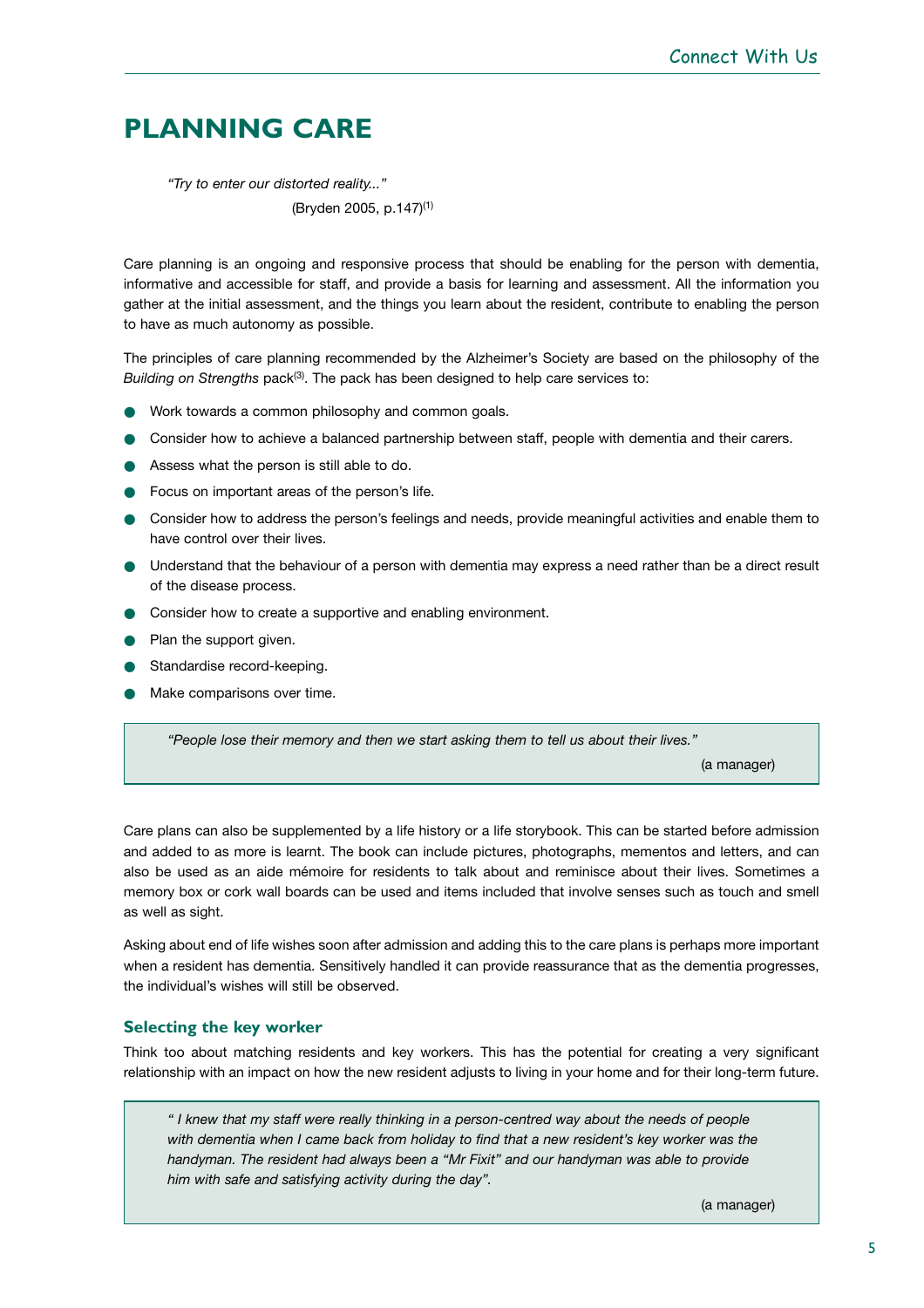# **SUPPORTING RELATIVES AND FAMILY CARERS**

When someone develops dementia it has an impact on carers, family members and friends, and everyone has their own individual response to what is happening. Some carers, families and friends will be very supportive while others, for a variety of reasons, may back away. For a carer who feels they have relinquished their role there may be feelings of loss of purpose, of guilt at not being able to maintain the person in their own home and sometimes jealousy of the relationships that develop between residents and staff. This in turn may give rise to feelings of exclusion or a high degree of criticism of the way in which their relative or friend is now being cared for. It is vital for managers to ensure that staff go on learning about the unique experience of each individual with dementia and also the responses of those around each individual. While the person with dementia is your prime concern providing a warm welcome to carers and recognising their support needs can help to sustain relationships.

- Be available to carers and encourage the development of relationships with staff, particularly key workers, and involvement in the life of the home.
- Be clear that, while their loved one may be living with you, their relationships will be respected and supported.
- Enable relatives to be involved in as much care as the resident and they wish. Although done with the best of intentions, it is not always helpful for staff to do everything for the resident, as carers may feel excluded.
- Within the bounds of confidentiality involve carers in decision making, visits by health professionals and others and in any changes in the way in which care and support is being provided.
- Support intimacy and touch in whatever way this is usual for the resident and those close to them and ensure privacy during visits if your resident wishes this.
- Ask for their support when their relative has to attend appointments and encourage them to take them on visits to familiar places.
- Have information available about dementia in a variety of forms and information about sources of information and support that carers can access.
- Provide space and support for carers to meet with yourself or key workers or to meet together if that is what they wish.

*"We know not to go into Lucy's room after lunch when her husband comes in as they have an afternoon snooze together."* 

(a manager)

Demonstrate your and your staff's person-centred approach at all times and help them to understand that while some residents behaviour may appear strange to them you are all striving to enable and support all the residents to have as meaningful lives as possible.

#### **Follow-up suggestion**

**The Alzheimer's Society provides useful information and booklets for carers.**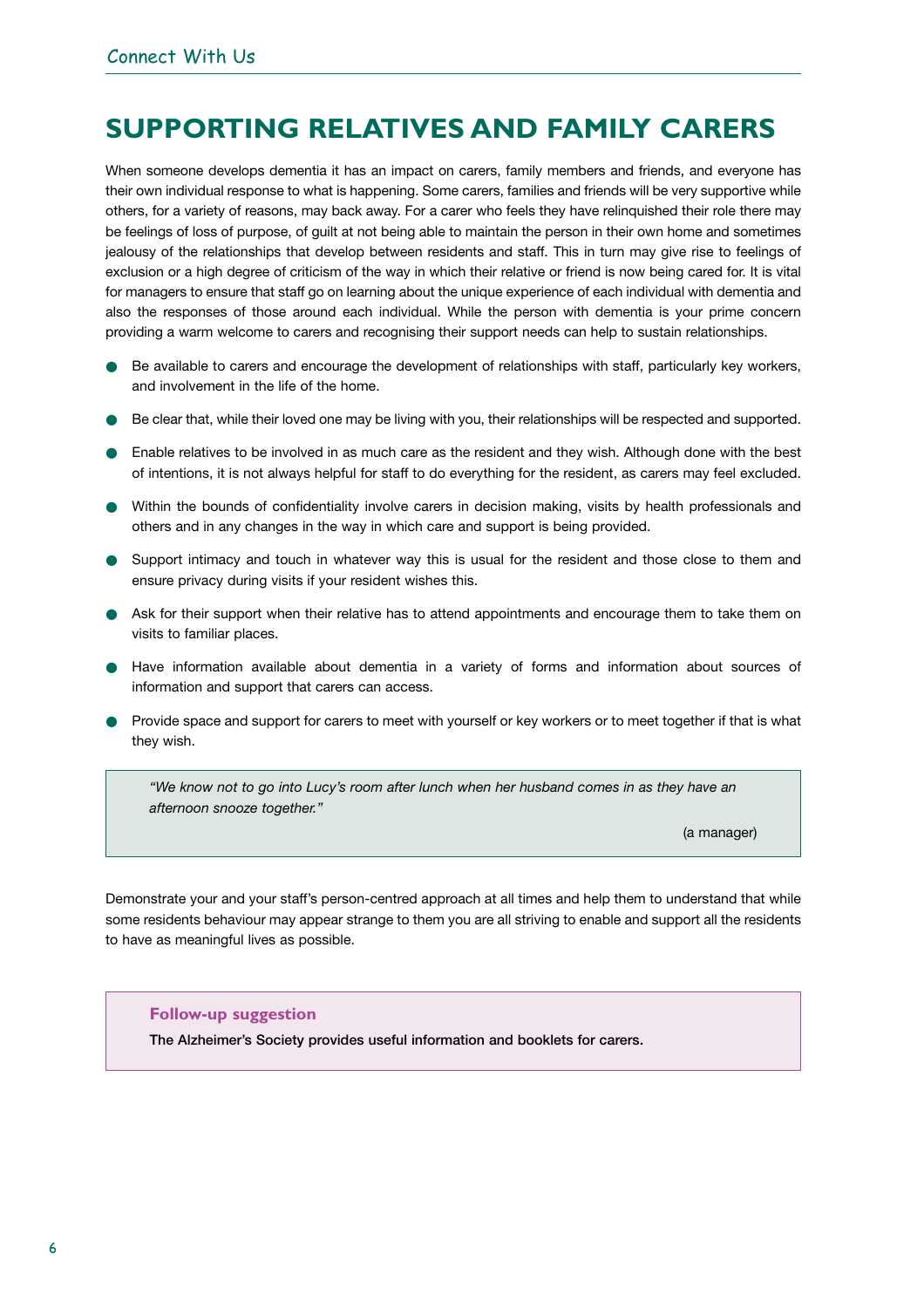# **SOME KEY AREAS OF CARE PRACTICE**

# **Communication**

*"You need to realise that we are not far away or lost but trapped by an inability to communicate and to think clearly, to express this strange mixed up world being created by our brain damage."* 

(Bryden 2005, p.148)(1)

Relationships are based on communication and communication is a very sophisticated tool that we use all the time. When supporting people with dementia, staff need to be encouraged to use many different skills to establish and sustain relationships:

*listening* – giving real attention to what is being said, to the words and phrases that are being used if there is still verbal ability but also 'listening' with other senses when verbal ability is lost

*observing* – the body language, facial expressions, actions

*interpreting* – whether the words and the body language match, what the person is trying to convey through actions and noises if they have no language left

*accepting* – apparently inappropriate words or phrases

*understanding* – the sense and underlying feelings of what is being expressed both verbally and non-verbally

*facilitating* – maintaining eye contact, being on the same level, getting rid of distractions, not hurrying or interrupting, ensuring the person has any aids they need such as hearing aids, glasses, false teeth, and pictorial representations

*accommodating* – difficulties that people with dementia may have such as dysphasia or short-term memory loss

*learning* – everything about the person to aid understanding

*empathic responding* – reflecting back attention by body language and tone of voice, using words that have meaning for the resident, using their name, giving information or asking questions in accessible pieces, using appropriate touch.

Work with your staff to help them identify the skills they are using. Model skilful communication in your relationships with residents and support staff through training, observation, practice and acknowledgement to enhance existing skills and to develop new ones.

### **Understanding and responding to behaviour that challenges us**

*"Think about this inner reality that we are experiencing and try to connect with it."* 

(Bryden 2005, p.148)(1)

Behaviour is about communication and while some of it is verbal much of it is expressed in other ways. For example:

- George liked coffee at teatime. He tried for days to tell people what he wanted and at last he started getting angry with the frustration of not being able to make himself understood and shouted at the staff serving tea.
- Elsie hated the smell of hyacinths and it pervaded her room. She had no means of telling anyone and she cried.
- Dolly was frightened when two strangers took her into a small room, shut the door and started to undress her. She lashed out at them.
- Mary had a very painful hip and it hurt when she sat down for any length of time. She walked about a lot and became very upset whenever the staff tried to get her to sit down and join in activities.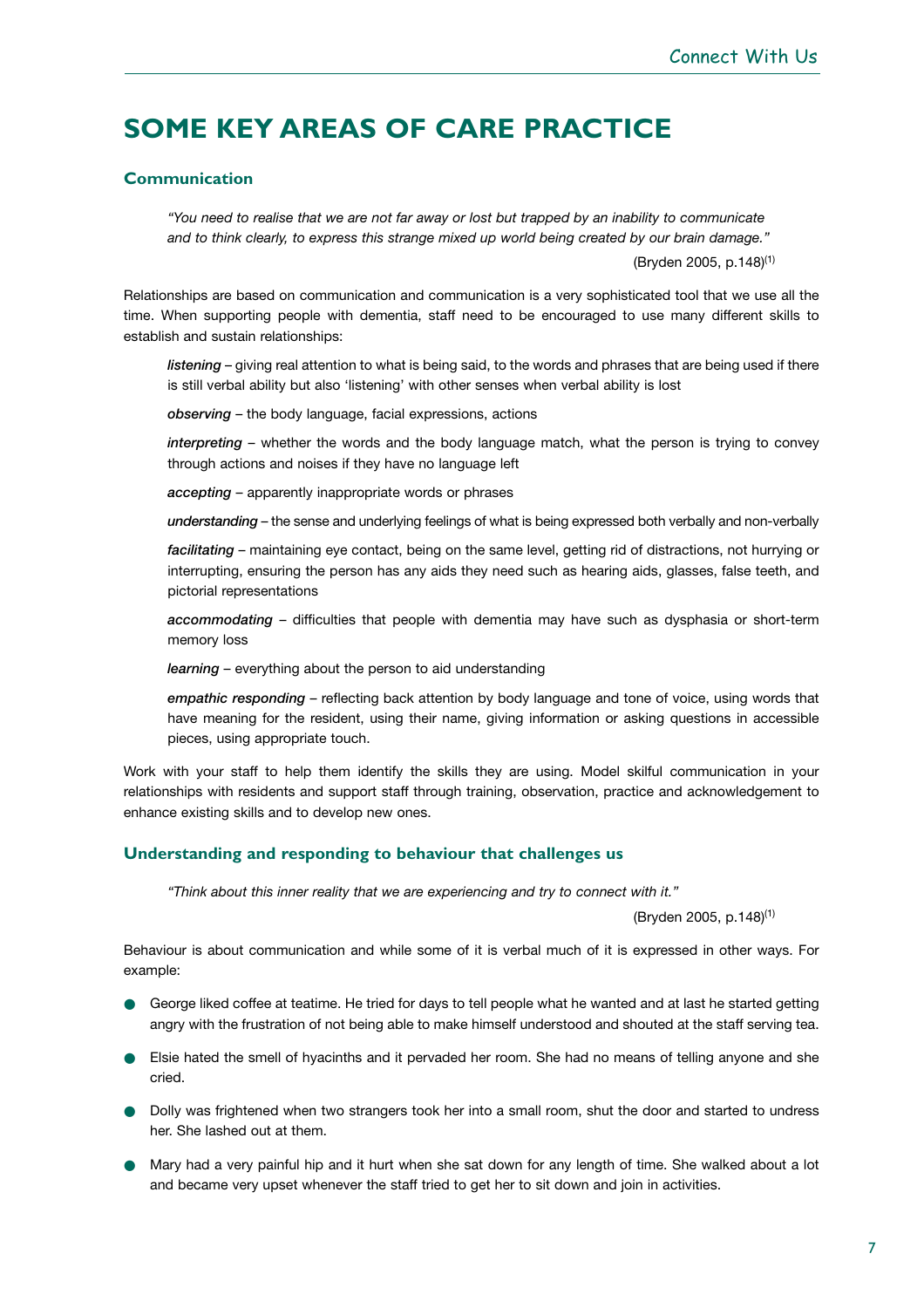- John missed his dog that he had had to leave behind when he came into the home and sat quietly in a corner refusing to talk or join in any activity.
- Sally would not take her medication at bedtime. She was only offered water to drink and she was used to having a cup of cocoa with it.
- Peter took his clothes off in the lounge. He had never had central heating and found the home much too warm.

Each of us is a unique individual and how we respond and react to situations and to other people reflects that uniqueness. This is influenced by such things as our personality, our upbringing and life experience, our culture or religious beliefs, the people in our lives, past and present, and how we are feeling at the time both physically and emotionally. This is the same for people with dementia and it is important to recognise this and not attribute behaviour that challenges us as merely a symptom of the dementia.

It is also important to respect the individual's right to the feelings they are expressing. For instance we all feel angry at times. Our role is to try to understand what has brought on that feeling. Is it something a member of staff has done with no ill intent but which has caused the anger? Is it frustration at not being able to do something, such as to be understood, to open a door, to find the toilet, to have sugar in a cup of tea, to be in pain and to have no one helping with this.

*"What is it that upsets Elsie so much at the moment? Are we doing anything different? Is there anything new in her room? Who was in the room when she got upset? Maybe the new handyman reminds her of her husband. Maybe she doesn't like the smell of hyacinths."* 

(a manager)

Understanding the behaviour involves the use of creativity and imagination, empathy, the sharing of knowledge and ideas between staff, carers, and families and friends and sometimes trial and error before you get it right. Keep on asking the question, "What is s/he trying to tell me?"

#### **Follow-up suggestion**

**See Graham Stokes book,** *Challenging Behaviour in Dementia. A Person Centred Approach***(4) and Chris Bonner's,** *Reducing Stress-related Behaviours in People with Dementia***(5). Both are very readable.** 

*"I think much of the understanding of the behaviour is about knowing the person. Obtaining a good life history which leaves "no stone unturned" is a good start. To know a person you have to understand what it is that makes that person unique."* 

(a manager)

# **Activity**

*Activity is not about what we do with people but how we engage with people in a therapeutic way."* (a manager)

As individuals we do not consciously think of our lives as being involved in 'activity', but that is what we are doing from the moment we wake up in the morning. It is no different for people with dementia. How we support their activity can maximise independent actions where these are retained, and help to maintain skills and abilities as well as potentially developing new ones.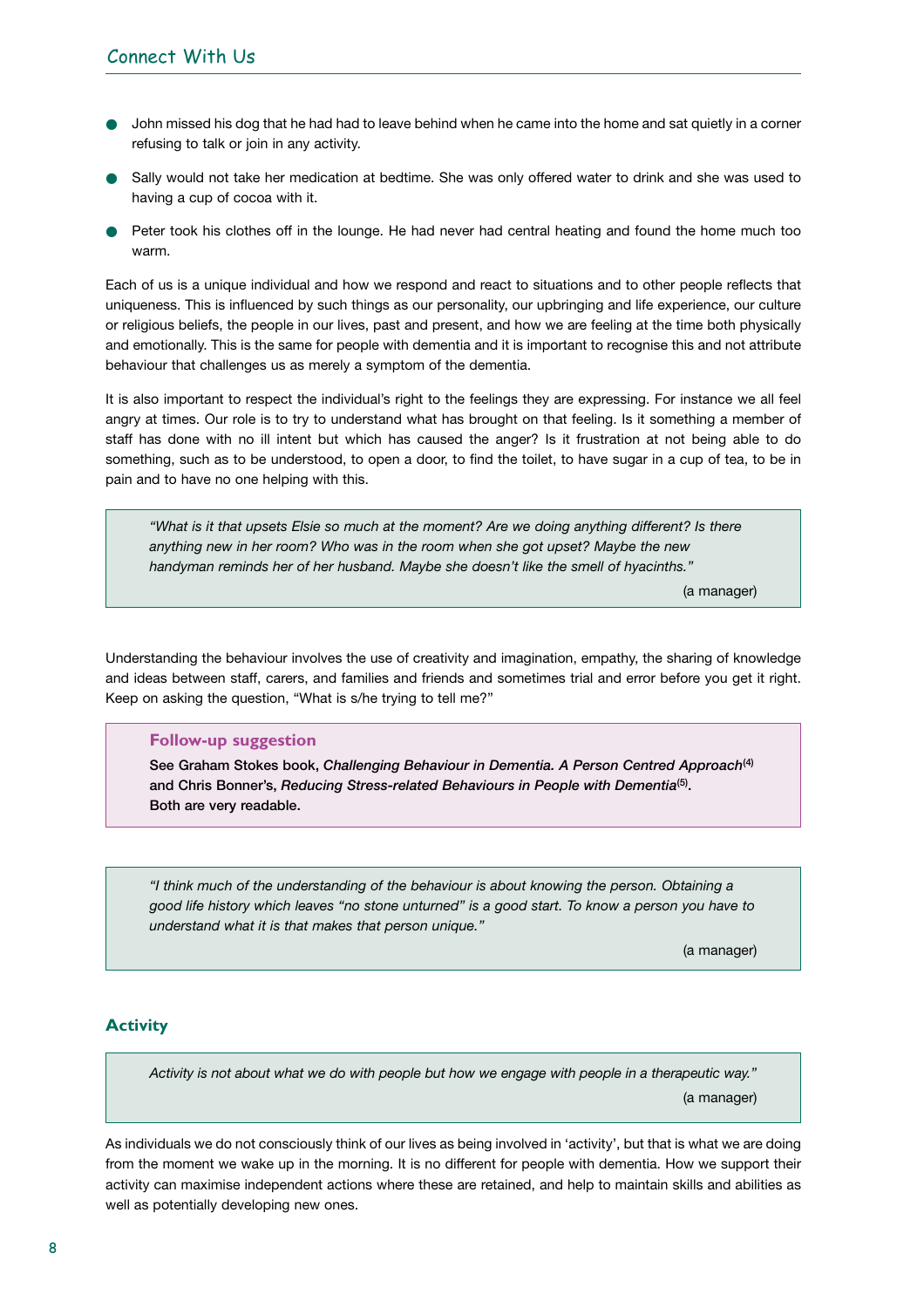A model of individualised engagement should underpin the approach and managers need to:

- Develop a culture that recognises that activity is the responsibility of all and not just the activity co-ordinator.
- Ensure that any activity co-ordinator is trained in supporting people with dementia so that s/he can be developing activities appropriate for varying levels of dementia and supporting all staff to be involved.
- Support staff to build on information gathered at assessment to develop a life history/life-story book that helps in getting to know the whole person and thus be able to support their interests.
- Ensure that an activity assessment is completed for each individual. For example The Pool Activity Level Instrument<sup>(6)</sup> provides quidance on developing an Individual Action Plan that is based on the appropriate level of activity – planned, exploratory, sensory or reflex – and that supports the engagement of people with dementia in meaningful occupation, which meets their need be it brief or long.
- Educate staff about how to support people to engage in activities of everyday living, for example getting up, washing and dressing with the minimum support to achieve this, laying or clearing tables, taking round newspapers, helping the handyman or the gardener. Remember to ensure residents have choices. As one resident said, "I've washed all the dishes I ever want to wash in my life."
- Ensure creativity about supporting individual interests. Can Peggy continue to knit with modified needles? Can John's dog come in to visit him? Can he visit the dog or has he got photographs that can help staff to talk with him about his dog?
- Get to know the area around the home. What places are accessible for your residents? Will the local hairdresser or pub provide a welcome? Who could come in and provide friendship or activity?

#### **Follow-up suggestion**

**Be creative, be imaginative and be sensitive to the needs of each individual.**

**Contact the National Association for Providers of Activities for Older People (NAPA) and the Alzheimer's Society for further information and support.**

#### **Is it wandering or purposeful walking?**

The term 'wandering' is often used in a negative way to describe the walking about that occupies some people with dementia. Understandably it can cause upset to others if the person comes into their room often or repeatedly gets up and down from a chair. But why is the person occupying her/himself in this way? Managers need to work with staff to ask questions about what is happening, for example:

- Is Mary bored? Have you ever gone for a walk because you feel there is nothing else to do?
- Is she looking for her room, the toilet, a lost handbag or book or perhaps a person who she feels should be there?
- Is she in pain?
- Is she frightened or bewildered by activity around them, by noise or movement or by the to her unfamiliar surroundings?
- **Are there particular triggers, patterns or times of day?**

It is vital to minimise any reduction in the freedom of residents and to carry out a realistic risk assessment that balances safety with their right to be as free and in charge of their actions as possible. Managers also need to ensure the rights of all the residents are recognised and addressed and balance the needs of all with the needs of individuals.

#### **Follow-up suggestion**

**See the chapter on 'Restlessness and Wandering' in** *The Care Assistant's Guide to Working with People with Dementia***(7). Also, the website for the Wandering Network (see section on useful organisations below) has some helpful assessment tools.**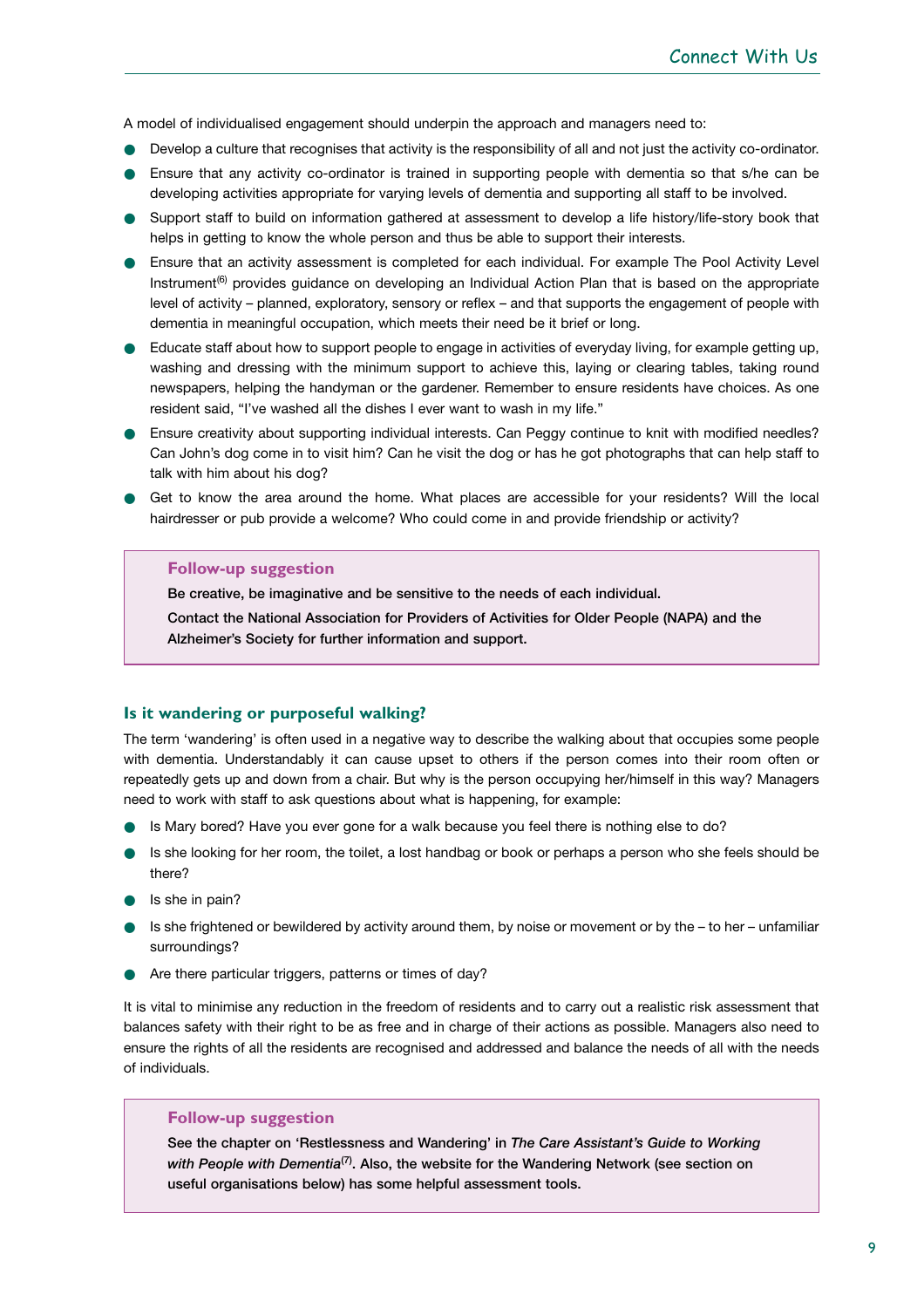### **The twenty-four hour day**

For some people with dementia, a sense of time may be lost. They may appear more active and alert in the evening, usually known as 'sundowning'. There may be a reversal of day and night with the person sleeping or napping a lot during the day and being very active at night. Again, ensure staff start by asking questions, for example:

- Is Joan awake a lot at night because she sleeps through boredom during the day?
- Is Agnes very active in the evening as this was when the children came home from school?
- Did John always work the night shift and is more accustomed to sleeping during the day?
- Is Molly frightened on her own in a strange single bed in a strange room and does she go looking for her dead husband and their familiar bedroom?

Learning about the individual's life story, providing activity and stimulation during the day may be helpful but night staff also need to be aware that this night wakefulness may be part of someone's established pattern or may be reflecting the confusion and disorientation that dementia can bring. The night may also be the time when someone with dementia has an appetite for food, the time when they are most able to communicate and also the time of greatest anxiety. It is vital that night staff are selected, trained and supported to meet these needs and also to work with the day staff to ensure that each resident gets the care they need over the twenty-four hour period.

### **Supporting continence**

Loss of continence can be put down to dementia but with correct support this can often be lessened or prevented. It can be linked to the environment, to confusion that inhibits identification, to established habits and patterns. Managers need to develop an approach that supports continence. For example:

- Are the toilet areas easily identifiable and accessible with well lit pictorial and written signs at a level that they can be seen?
- Are the toilets themselves distinguishable from the surroundings with contrasting seat colours?
- Are staff alert to signals that a resident wishes to use the toilet and to their habits and routines?
- Are people given sufficient time, privacy and dignity when being supported, and opportunities for rituals such as hand washing?
- Do you have a range of aids and access to professional advice to support people to remain as continent as possible?

#### **Follow-up suggestion**

**Graham Stokes' book(4) provides real insight into understanding reasons for incontinence and how it can be addressed.**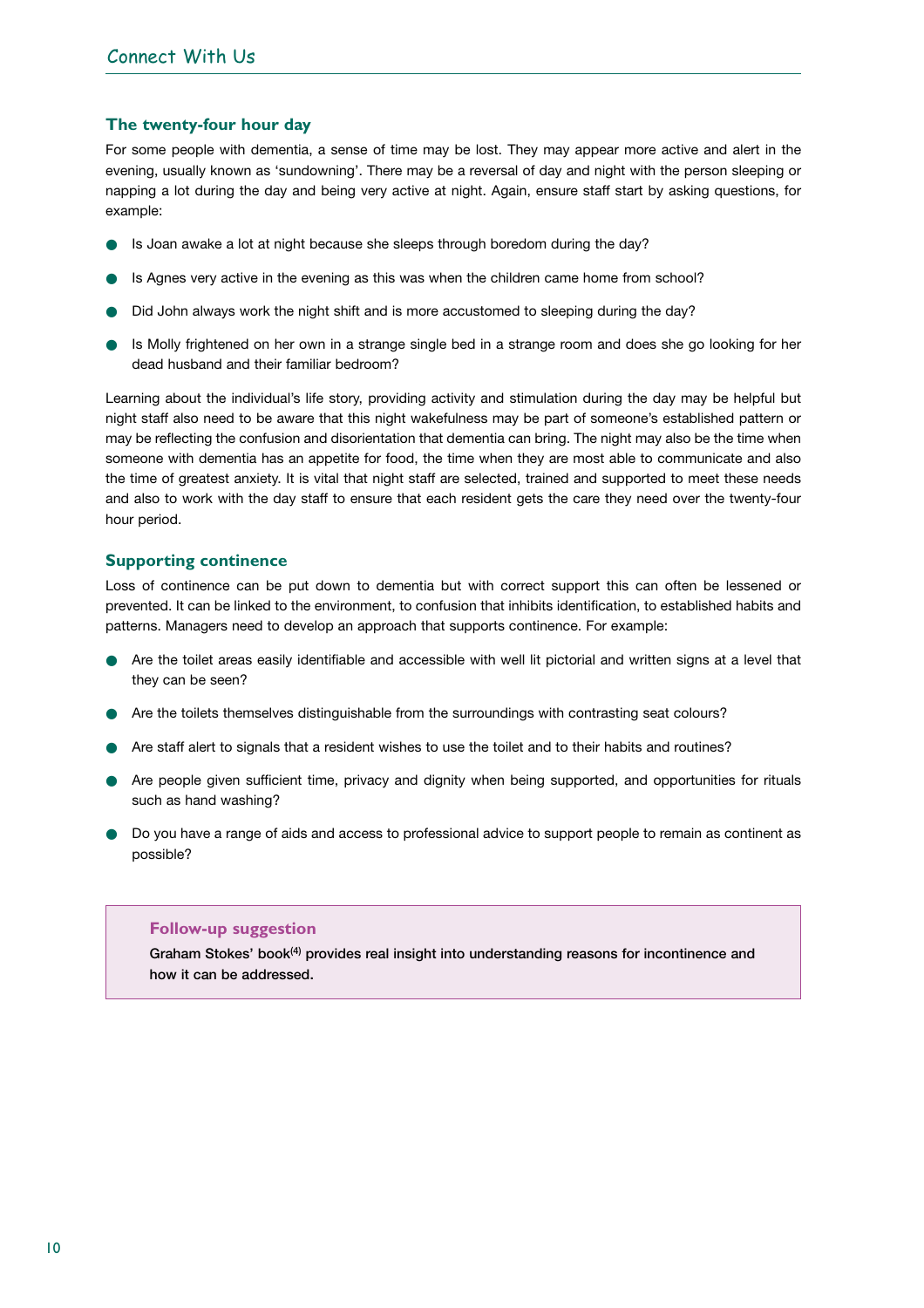### **Supporting adequate nutrition**

*"I asked my staff to describe their favourite food experience and one said sitting in her pyjamas, watching TV, and eating a big bar of chocolate. Why then do we sometimes react negatively when we find a resident with dementia doing exactly the same thing?"*

(a manager)

For people with dementia appetite may fluctuate and patterns of eating may change. Some people may lose their appetite, some may have no memory of having eaten recently, and others may need food sweetened to make it acceptable. Manual skills may also decline and some people with dementia may find it hard to sit for long enough to eat a meal. When looking at nutrition it is important not only to look at the nutritional intake for a balance diet but also other factors that can support it, for example:

- Can you provide a meal at any time of the day or night?
- Is the food attractively presented to encourage eating?
- Are you supporting independence through providing finger foods or food on the go?
- Is the dining room well lit, quiet and relaxing, with appropriate furniture, crockery and cutlery that aid enjoyment of eating in a social space?
- How is the person's oral hygiene? Is this affecting their appetite?
- Have you got pictorial menus to aid choice?
- Are you carrying out a risk assessment in relation to nutrition using a researched and validated assessment tool?

### **Follow-up suggestion**

**See the Alzheimer's Society** *Food for Thought* **programme for ideas and tips, the video**  *Oh Good Lunch is Coming* **from Stirling DSDC, and the VOICES guide(8).**

### **Pain and pain management**

It is sometimes assumed that older people and people with dementia do not experience pain in the same way as others. Within care homes there is a need to raise the awareness of staff to the occurrence of pain in residents and to develop the ability to manage it effectively. Pain can be the reason behind some behaviours and needs always to be excluded when trying to understand what residents are trying to express through their behaviour. This expression can be active such as refusing food as a result of oral pain to quiet rocking to ease joint pain or passive when the resident may become quiet and withdrawn.

### **Follow-up suggestion**

**See** *Practice Guide for Pain Management in People with Dementia in Institutional Care* **and** *Facilitator's Book for Pain Management in People with Dementia in Institutional Care***(9,10).**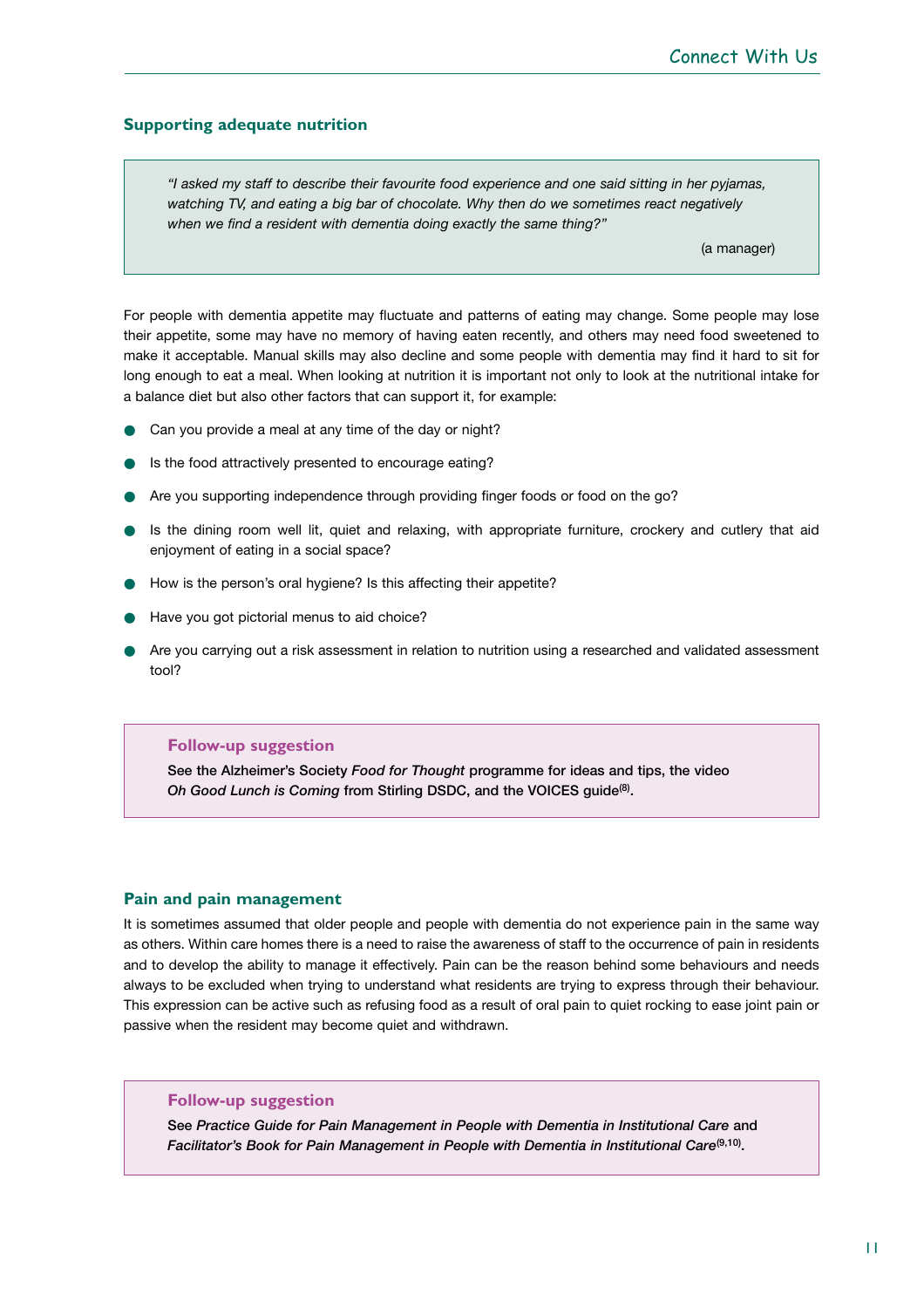### **Spirituality**

For some people spirituality may be related to religion and, if their past history reveals links with particular religions, managers need to support the ongoing expression of beliefs and rituals if that is what individuals want. Even when residents no longer retain the ability to participate, the familiarity of learned rituals, music and prayers can have meaning and give great comfort. Encourage contact with religious leaders and involve them as active participants in the home or ward. If space allows, can you set up a room as a quiet space that can be used by residents of all faiths, and none, for reflection and/or worship?

For other people spirituality may have nothing to do with religion and can be expressed in other ways such as music, painting, gardening or observing nature. Learning about each resident as an individual is vital in supporting their right to express and experience their spirituality in ways that are familiar and that touch feelings that they may no longer be able to express in a tangible way.

#### **Follow-up suggestion**

**Contact local faith organisations, the Alzheimer's Society and the websites for the Leveson Centre and for the National Institute for Mental Health in England (NIMHE), which has a 'Spirituality in Mental Health' programme.**

#### **Supporting diversity**

Some homes may be situated in areas where there are a high proportion of people from minority ethnic communities and from different cultures; others may only have one or two residents. Using the principles of person-centred care it is important not to make assumptions about individuals but to work to learn as much as possible about that person's life and how they express their ethnic and cultural background, values, beliefs and practices. Sometimes behaviour is attributed to the dementia that may be a response to care provided in a culturally inappropriate and unacceptable way.

We know that for some people with learning difficulties such as Down's Syndrome there is an increased risk of developing dementia and you may be asked to provide a home for someone with a potential double disability. Again do not make assumptions and conduct your assessment process as you would for any potential resident. The majority of disabled people live their lives as part of the community and arguably most should be able to live within a dementia care home unless there are additional particular needs that you are unable to meet.

While society may have become more open about sexuality, gay men and lesbians still face prejudice and discrimination and this can have an impact on the support homosexual people and their carers experience when living with dementia. This prejudice may also arise within the home, from other residents or staff, and managers need to ensure that this is addressed.

#### **Follow-up suggestion**

**Contact your local community organisations, the Alzheimer's Society and the website for NIMHE, which has a Black and Minority Ethnic Mental Health Programme. Other useful website contacts are the Downs Syndrome Association and the British Institute of Learning Disabilities. Access support for your residents through local Gay and Lesbian organisations and the through Alzheimer's Society Gay and Lesbian Network (see the Society's website).**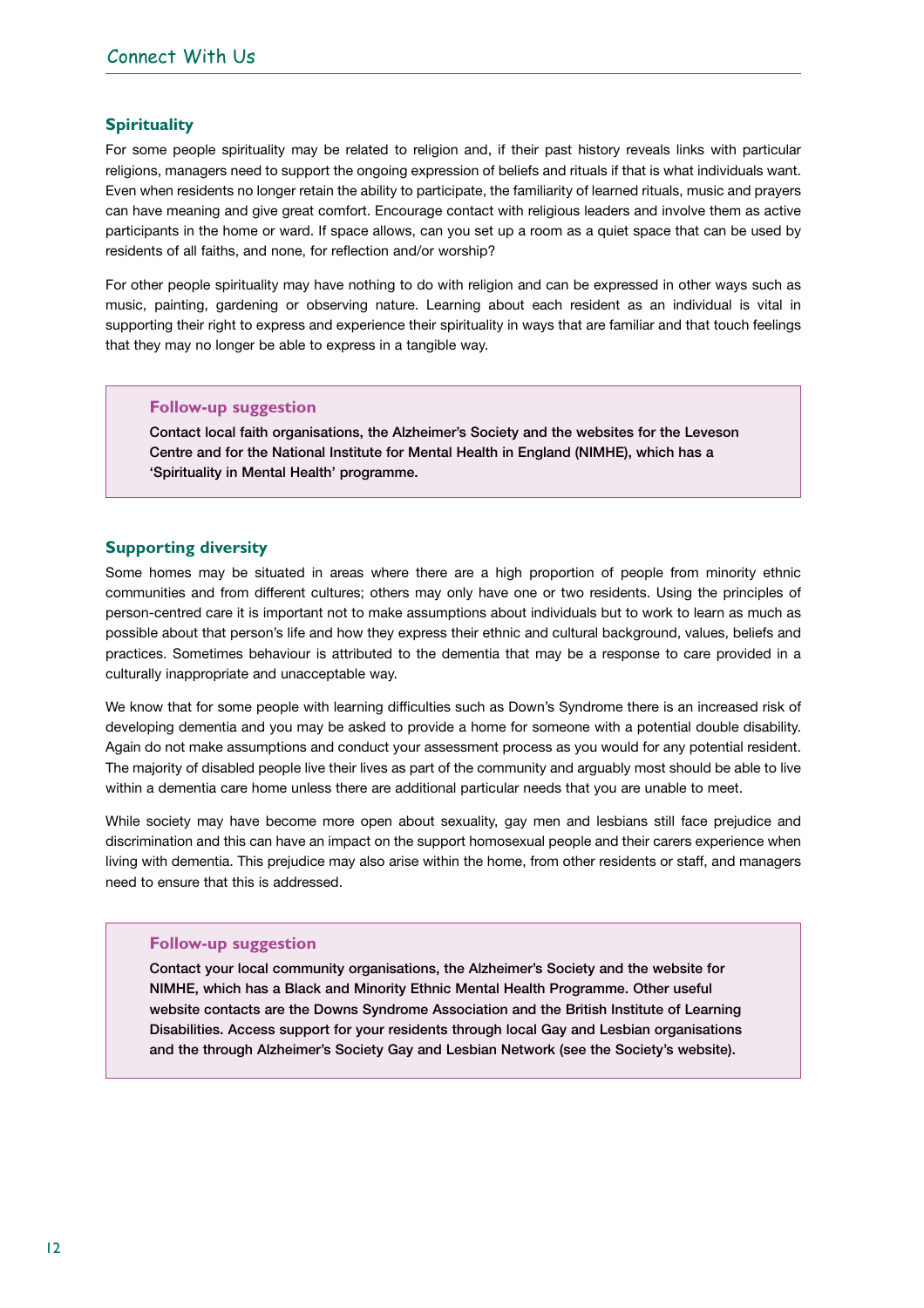### **Advocacy**

*" '...it is not my job to decide what is best for that person, it is to stand by that person, and to ensure that we get what we can that will carry them on the way they want to carry on'." (an advocate)'*

(Cantley et al. 2005, p.6)(11)

People with dementia sometimes have difficulty getting the service they want or there may be a conflict or difference of opinion between a person with dementia and their carer. There could also be different views about the care between agencies or there may be issues relating to elements of risk that the person wishes to live with in the face of opposition from carers and the home. It is challenging to managers to be faced with these issues but respect for the personhood of each individual can be reflected by willingness to ask for advocacy support for residents.

#### **Follow-up suggestion**

**In some areas there are specialist dementia advocacy services and your local Alzheimer's Society or Age Concern should be able to provide contact details for these or local mental health advocacy services. Also see the** *'Hear What I Say'* **guide(11).**

### **Mental Capacity Act 2005**

The new Act will have implications for providing services for people with dementia and managers will need to familiarise themselves with its contents. Key points include that:

*"...every adult has the right to make his or her own decisions and must be assumed to have capacity unless it is proved otherwise..."*

*"...no one can be labelled incapable as a result of a particular medical condition or diagnosis..."*(12)

The Act also provides for Independent Mental Capacity Advocates (IMCA) who can make representations about the person's wishes, feelings, beliefs and values.

#### **Follow-up suggestion**

**See The Department of Constitutional Affairs website for full information about the Act and its implications.**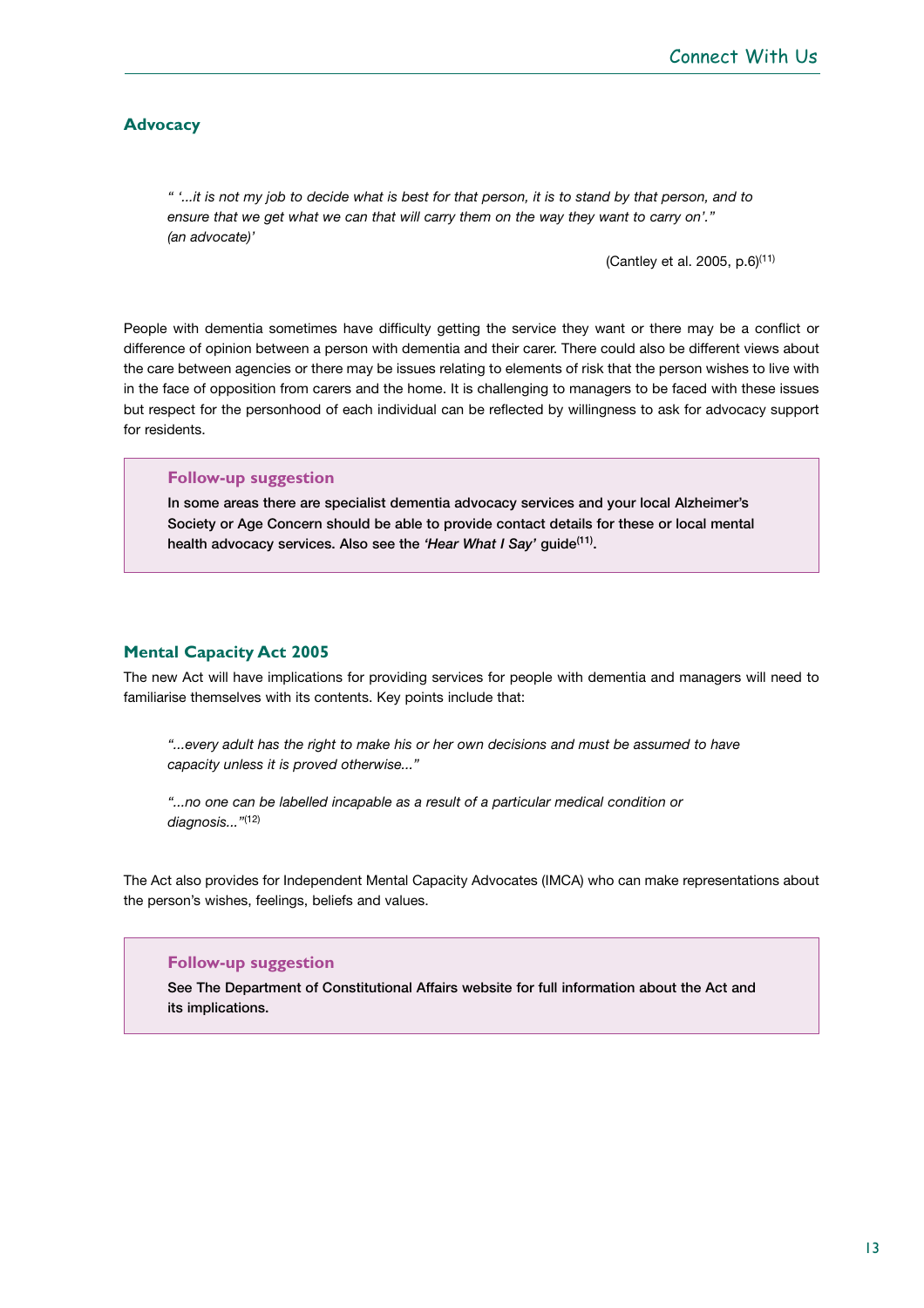### **Managing outpatient appointments and hospital admissions**

Most acute hospital staff do not have any training in supporting people with dementia and these places are often busy and, for the person with dementia, can be very confusing and distressing. As a manager you can help to reduce the distress that may result from outpatient appointments, for example, by:

- Making it clear to relatives that they will be expected to continue providing support for hospital appointments. If this is not possible, ensure an escort of a familiar and experienced member of staff.
- Trying to organise transport to minimise waiting time before appointments and for coming home. This may be difficult if reliant on hospital transport, although explaining the situation may help. Getting the family, if there is one, to provide transport can be more reliable.
- Speaking to the senior nurse prior to the appointment and clarifying the particular needs of the person attending. Make sure that s/he will be on duty or ask that the information is passed on to whoever is in charge. You could check on the day that this has been done.
- Asking if any tests or investigations can be carried out in the home by a familiar health care professional.

And for hospital admissions by:

- Pre-empting any problems by liaising with ward managers to agree the information they need that will be helpful in reducing the resident's confusion and distress.
- Contacting the named nurse and working with her/him to anticipate any problems that may arise and to provide support during the admission.
- Clarifying that you will need to reassess the person prior to discharge and being clear about what information you will need to make this assessment.
- Asking to be involved in the discharge planning discussions. You can ask for the resident and carer's agreement to this on admission.
- Getting involved in developing protocols for admission and discharge that serve both the ward needs and those of the person with dementia.

In all instances be prepared to be an advocate for your resident, using your knowledge of them to ensure that any attendance or admission causes them as little distress as possible.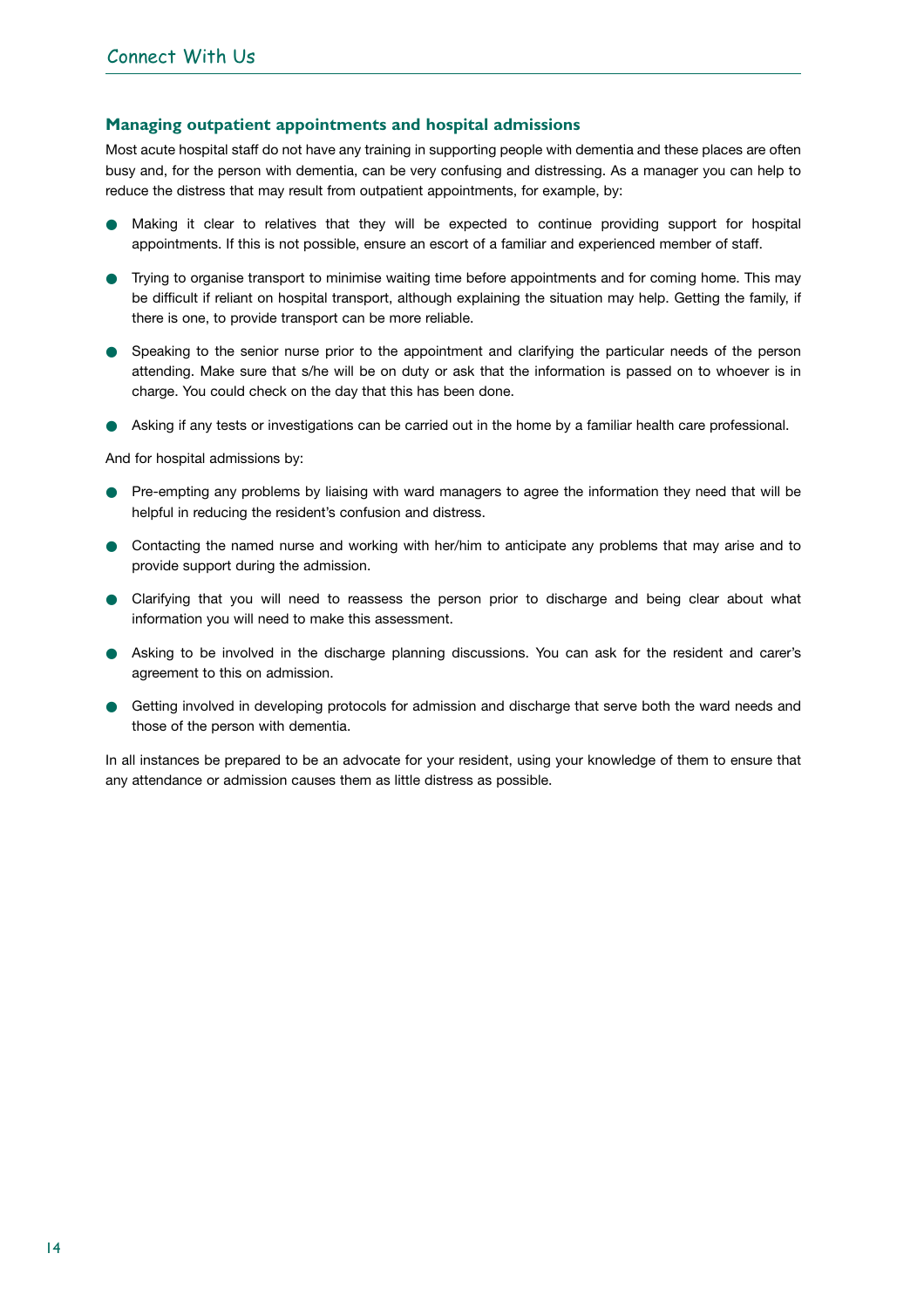# **THE PHYSICAL ENVIRONMENT**

The physical environment can have an enormous impact on how the strengths and skills of all elderly people are supported or denied and homes will have been adapted to take account of this. There are additional changes that will support people with dementia and help to maximise independence and minimise confusion. These include:

- Using plain not patterned carpets to prevent visual disturbance.
- Having toilet seats that are a different colour to the rest of the room to help with identification.
- Using changes in colour in different areas to help with orientation.
- Using pictorial signs as well as written signs and ensuring these are at the right height to help with identifying different rooms and areas.
- Providing freedom to walk about in areas that are interesting and that do not all end in dead ends, such as corridors that have pictures and sitting areas, or a route into a garden that perhaps leads round to another entrance or exit.

### **Follow-up suggestion**

**See** *Put Yourself in My Place***(13) for ideas about designing and managing care homes that maximise the independence of people with dementia.**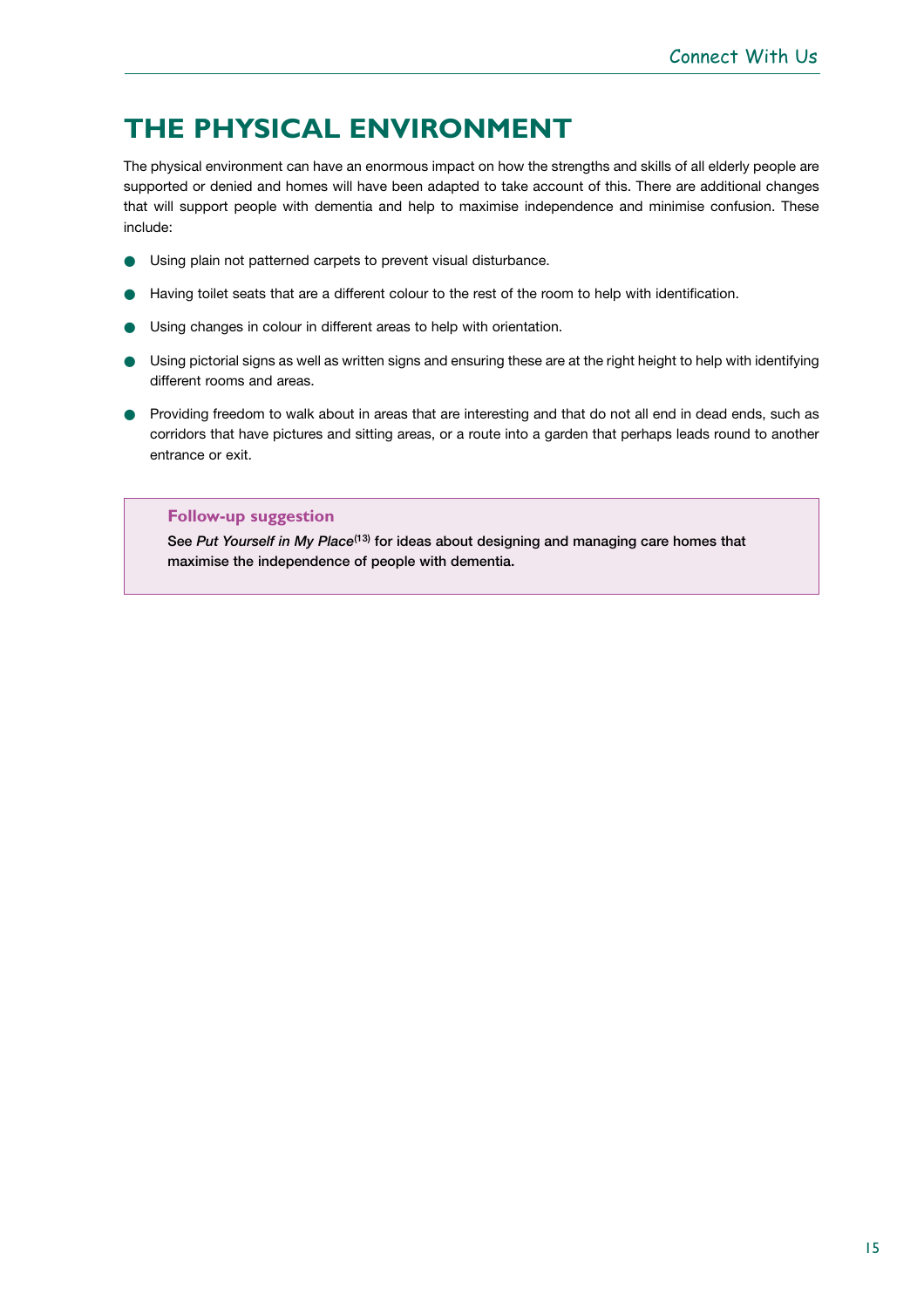# **MANAGING AND DEVELOPING YOUR STAFF**

*"You need to be authentically present, not far away."*

(Bryden 2005, pp. 147–8)(1)

Supporting people with dementia requires staff who are empathic, intuitive and committed to this area of work. While recruiting staff for any home may be hard, getting the right staff for dementia care and retaining them can be even more difficult and needs careful preparation and planning.

### **Recruitment**

- Be clear in your job descriptions and person specifications, and plan your interviews to draw out the qualities you need.
- Arrange for a potential member of staff to spend time in the home meeting residents and staff; gauging their response with people with dementia can be part of the process of selection.
- Ask how they would approach a situation using real examples you have experienced.
- Involve your most aware staff in the interview process.
- Remember sometimes that someone with no experience but who demonstrates empathy and warmth can be a real find.

*"I knew we should give her a chance. She went right up to George when he called out and sat with him listening to his stories about the war with real attention, laughing with him and helping him with his coffee in a really respectful way."*

(a manager)

### **Retention**

- Be person-centred in the support of your staff.
- Recognise and praise good practice immediately.
- Recognise the complex skills they will be using and the emotional impact they will experience.
- Ensure good systems are in place for supervision where staff can be supported to bring real problems and have them addressed.
- Have a good written sickness and absence policy, perhaps with a reward structure built in, that you follow consistently.
- Consult with staff at all levels regularly about all aspects of care and the home, and recognise and draw on their ideas and involve them in decision making where possible.
- **B** Ensure your senior staff are providing the same person-centred model of care for residents and staff over the twenty-four hour period and monitor this.
- Recognise the special overnight care needs for people with dementia and ensure night staff are provided with the skills and support to meet these.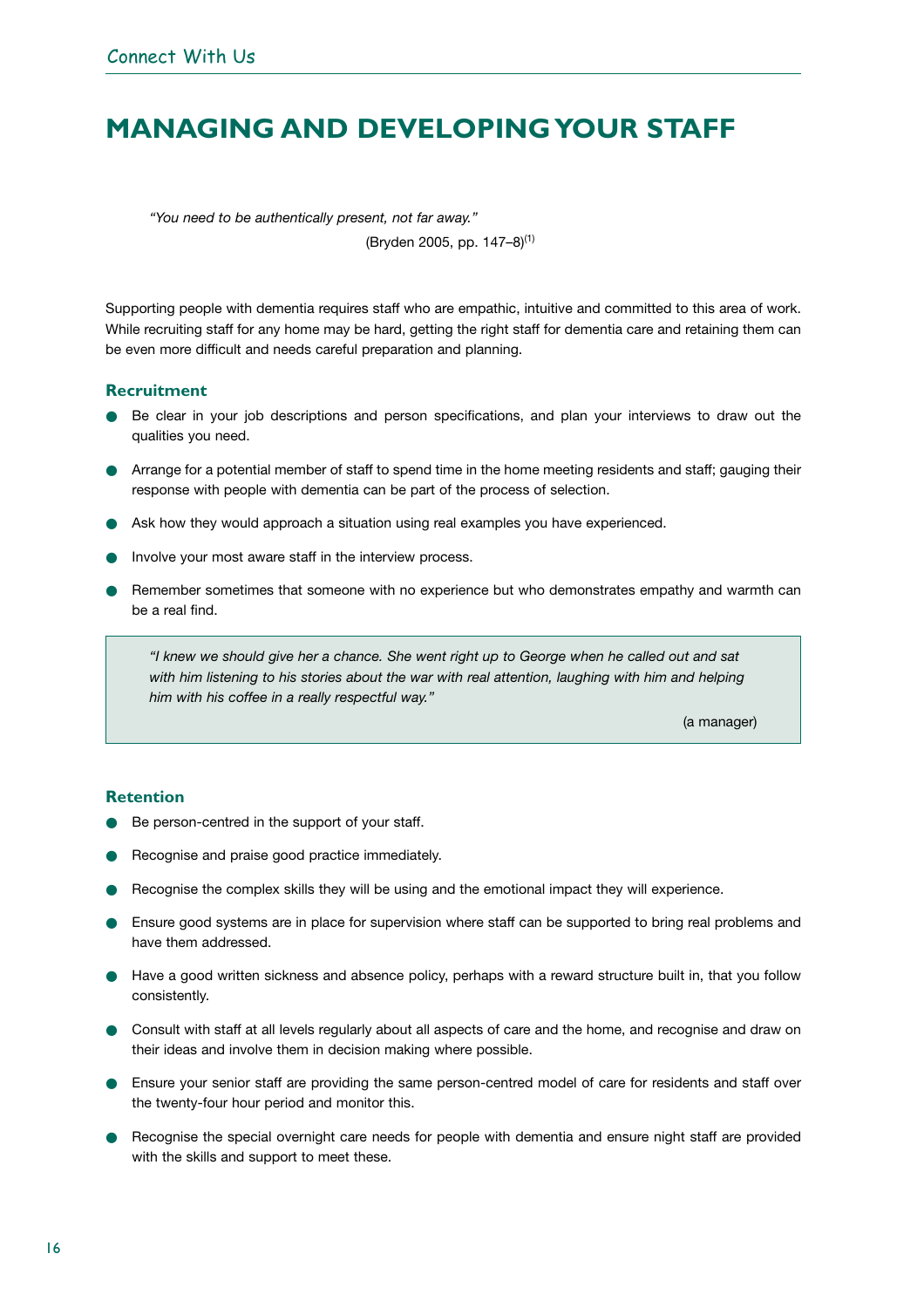*"We recognised that things were very different at night. The needs of our clients were different and the staff did not have the interaction with all the people who came in during the day. We recognised this difference and identified the particular skills we were looking for in night staff, recruited staff with these particular skills, provided them with specific training for working at night with people with dementia and also employed a night manager to cover the homes so that the staff had as much support as the day staff."*

(a manager)

### **Developing your staff**

As the manager developing and sustaining a person-centred approach, staff development is a key responsibility for you and your senior staff.

- 'Walk the walk' with your staff. Be 'on the floor' for part of each day modelling a person-centred approach.
- Encourage the use of imagination and creativity in your staff.
- Make use of handovers to encourage sharing of knowledge and raise topics for discussion.
- Be opportunistic so that every situation can be a learning experience.
- **D** Organise home-based, on-going training for staff.
- Use training packs provided by organisations such as the Alzheimer's Society, and videos to trigger discussions.
- Access distance learning approaches through local colleges where the learning is focussed on personal experience and experience of working with residents.
- Develop your own training that is tailored to the needs of your residents. There are 'training the trainers' courses available.

*"I've just found out from Elsie's friend that she loves choral singing. What can we do to bring this to her?"*

(a manager)

*This week we are using the question, 'How would you feel if a stranger helped you to go to the toilet?"* 

(a manager)

*The Positive Dementia Care course is excellent and really changed my practice.*

(a manager)

- Invite in a trainer from the Alzheimer's Society and share the costs with a neighbouring home. This also provides opportunities for learning from each other.
- Following any training, ask staff to each identify at least one change in practice, however small, and monitor this through observation and supervision. Lots of small changes can have a real effect on the service for your residents.

#### **Follow-up suggestion**

**See ideas for sources of training materials at the end of this booklet.**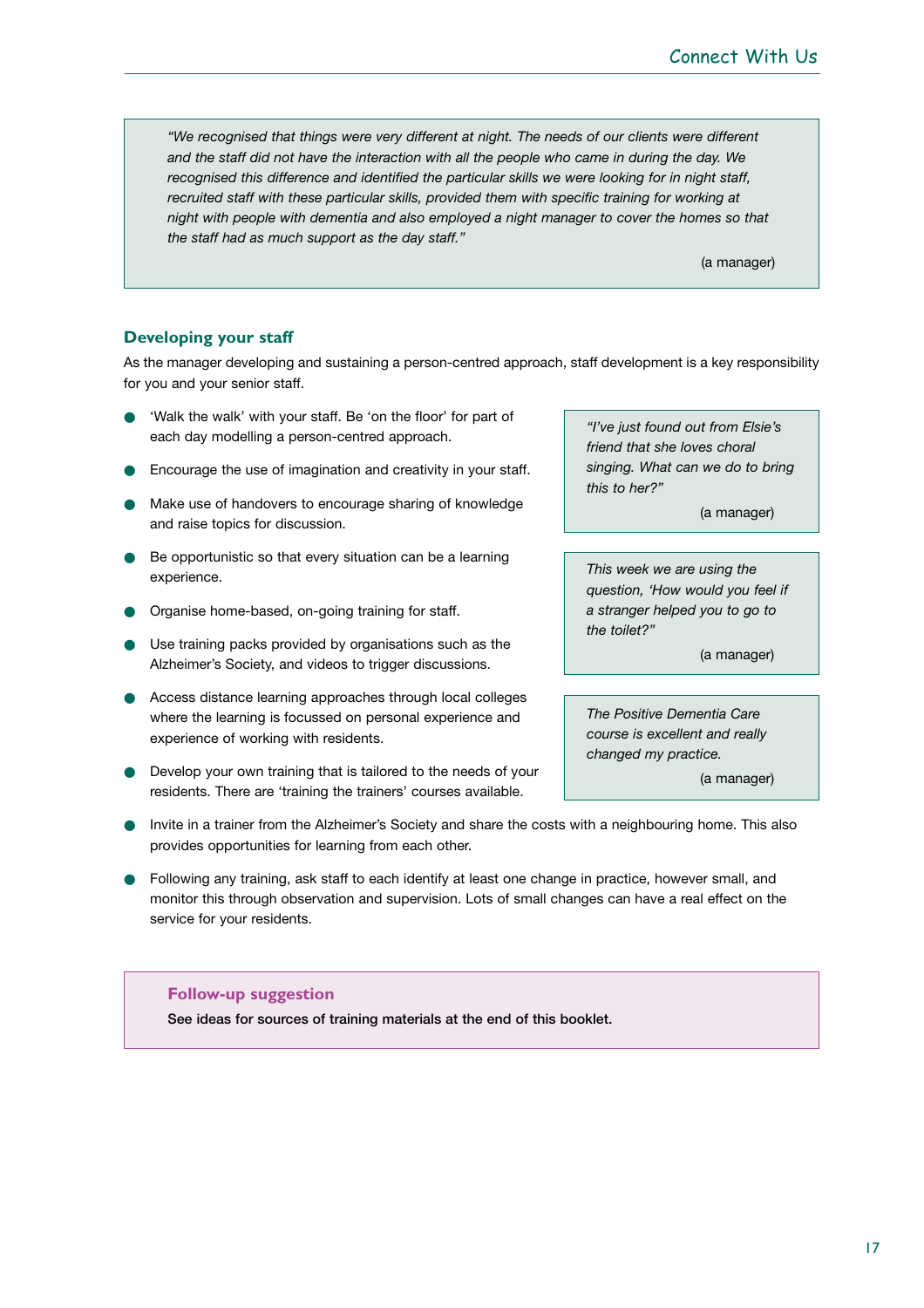# **ASSESSING YOUR PROGRESS**

All homes will have processes in place for audit and for ensuring quality assurance but when providing dementia care there can be additional ways of gathering information about how you are doing. These include:

- **Dementia Care Mapping.** This is a specific tool for assessing dementia care developed by the Bradford Dementia Group (see their website) which also provides training in using the tool.
- Support and Supervision. Without breaching the confidentiality of individual staff members, what are you learning from the support and supervision process about the staff's response to providing dementia care?
- **Observation and Engagement**. What do you notice as you move about the home and engage with residents and staff? While all managers will be doing this as part of their daily routine it is even more vital where residents themselves may not be able to fully communicate their needs.
- **Complaints.** What issues are residents and their carers bringing to you in relation to dementia care? Do you look on them defensively or as a means to address difficulties, to learn and move forward?
- **Visiting other homes and dementia services**. A lot can be learnt about your own service by seeing how others are doing things.
- *Outside agencies*. What do staff from other agencies say about your service? What expertise or insights can they offer you in dementia care? Do you encourage visits for people with no relatives from, for example, the local Alzheimer's Society? Are you open to really listening to what they have to say about their experience in your home?

# **SUPPORT FOR THE HOME**

# **Community support**

Other agencies may be able to offer visiting for residents without relatives, opportunities for residents to take part in activities, and contacts who may offer support.

- Identify agencies that share a common approach such as the local Alzheimer's Society branch or Age Concern.
- Contact NAPA for useful ideas about involving care home staff and their residents in the local community.

### **Crisis support**

Managers and staff in care homes may sometimes feel unsupported by outside agencies particularly when there is a crisis and all the skills of the staff have been exhausted in addressing the situation. Identifying sources of help and support from the outset, particularly during periods when regular support is not available, such as overnight or at weekends, can provide reassurance and access to experts. For example, talk to the social work mental health team, the Mental Health Trust, the local community psychiatric staff or specialist dementia services in your area. What is available? How do you contact them? What support can they offer? Also, be prepared to attend inter-agency meetings to highlight your needs as well as contributing to service planning to meet the needs of the community you serve.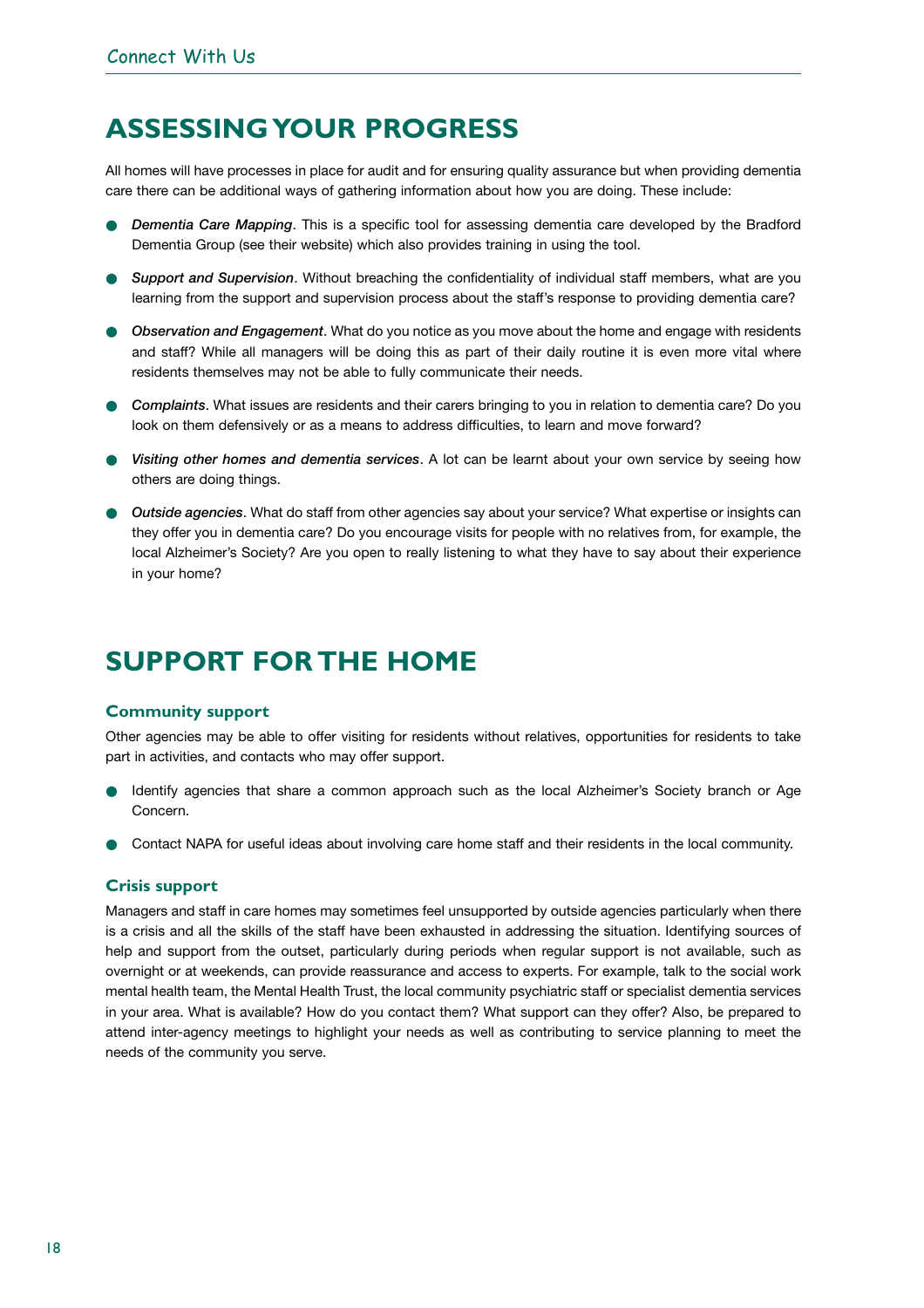# **SERVICE DEVELOPMENT**

In developing your service it is a good idea to start small with a pilot project. Key steps include:

- Identifying the changes you want to try and the reasons why.
- Finding supporting evidence and people who will back you. This could be a senior member of staff, some residents and carers, your Inspector, your local Alzheimer's Society branch or your proprietor.
- Trying a small pilot with 2 or 3 residents, and/or 2 or 3 care staff.
- Documenting what happened.
- Identifying any improvements and feedback from people who took part. This could include comments from residents and carers, a simple questionnaire used before and after the pilot, observations you have made.
- Outlining the potential benefits for the residents, the staff and the home.
- Feeding back to the people involved and who have supported you.
- Writing it up and presenting it to your proprietor or management team.

# **SUPPORT FOR YOU – THE MANAGER**

Managing a service for people with dementia, supporting their carers and providing support and supervision for staff, as well as ensuring that the service is maintaining all the prescribed standards and regulations, is a very challenging task.

Accessing support and supervision and time for development is indicative of strong management, highlighting someone who wishes to manage effectively and to continue to grow and develop her/himself and their service. It is hoped that the support and supervision needs of managers in the care home sector will be written in to the standards as a requirement.

### **Follow-up suggestions**

- **Request that you receive support and supervision from someone who is a trained supervisor and that this is written into your contract.**
- Set up a peer support group, or pair support with another manager, where you can learn **from each other and exchange experience, knowledge and skills.**
- **Identify allies among other agency workers and draw on their skills and knowledge. Ask about access to their training and development programmes.**
- **Be clear with your management team or proprietor that you need agreed time to go on developing your knowledge about care for people with dementia and that this will enhance the service you provide.**

**Above all be person-centred with yourself, for example:** 

- **Keep a work diary and regularly review how you are using your time.**
- **Develop trust so that you can delegate to your senior staff.**
- **Ensure you take your holiday entitlement and days off.**
- **Try not to take work home.**
- **Identify things that help you relax and switch off.**
- **Be kind to vourself.**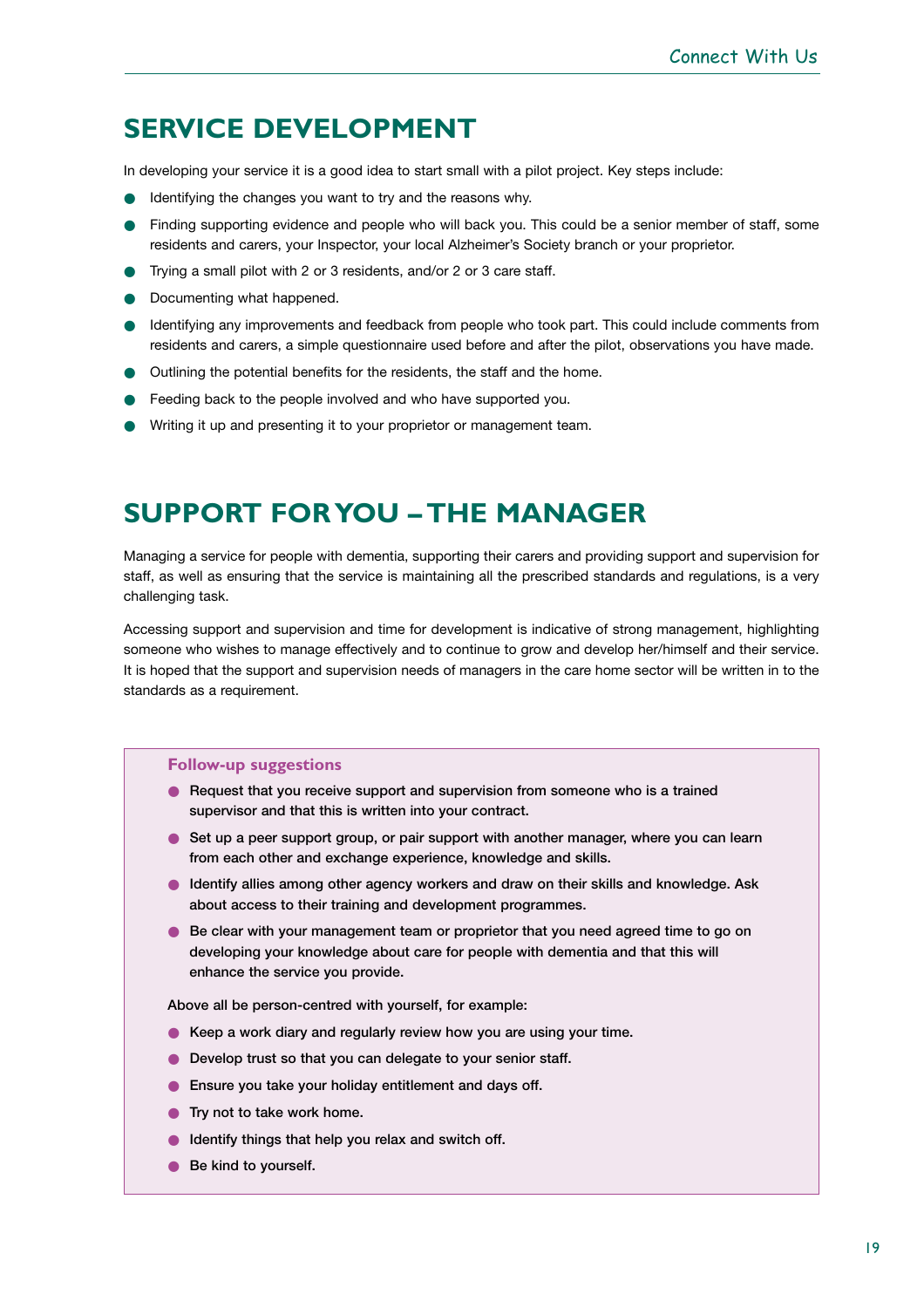# **USEFUL READING,TRAINING RESOURCES AND ORGANISATIONS**

# **Useful reading**

This basic list of material cited in the text can serve as a starter for managers who are beginning to develop dementia care and managers who need to develop their knowledge and a resource base.

- (1) Bryden, C. (2005) *Dancing with Dementia: My Story of Living Positively with Dementia*. London: Jessica Kingsley.
- (2) Kitwood, T. (1997) *Dementia Reconsidered. The Person Comes First*. Buckingham: Open University Press.
- (3) Alzheimer's Society in collaboration with Dementia Care Matters (2003) *Building on strengths: providing support, care planning and risk assessment for people with dementia*. London: Alzheimer's Society.
- (4) Stokes, G. (2001) *Challenging Behaviour in Dementia. A Person-Centred Approach*. Bicester: Speechmark.
- (5) Bonner, C. (2005) *Reducing Stress-related Behaviours in People with Dementia*. London: Jessica Kingsley.
- (6) Pool, J. (2002) *The Pool Activity Level (PAL) Instrument for Occupational Profiling. A Practical Resource for Carers of People with Cognitive Impairment*. 2nd edition. London: Jessica Kingsley.
- (7) Benson, S. (ed.) (2002) *The Care Assistant's Guide to Working with People with Dementia*. London: Hawker.
- (8) VOICES (Voluntary Organisations Involved in Caring in the Elderly Sector) (1998) *Eating Well for Older People with Dementia. A Good Practice Guide for Residential and Nursing Homes and Others Involved in Caring for Older People with Dementia. Report of an Expert Working Group*. Potters Bar: VOICES.
- (9) McClean, W. (2005) *Practice Guide for Pain Management in People with Dementia in Institutional Care*. Stirling: Dementia Services Development Centre, University of Stirling.
- (10) McClean, W. (2005) *Facilitators Book for Pain Management in People with Dementia in Institutional Care*. Stirling: Dementia Services Development Centre, University of Stirling.
- (11) Cantley, C., Steven, K. and Smith, M. (2004) *'Hear What I Say', Developing Dementia Advocacy Services*. Newcastle upon Tyne: Dementia North, Northumbria University. Full text available free from: http://www.dementianorth.org.uk
- (12) Mental Capacity Act 2005 Summary. Department of Constitutional Affairs website: http://www.dca.gov.uk/menincap/bill-summary.htm
- (13) Cantley, C. and Wilson, R.C. (2002) *Put Yourself in My Place. Designing and Managing Care Homes for People with Dementia*. Bristol: Policy Press. Full text available free from: http://www.jrf.org.uk/bookshop/

Some useful journals:

*The Journal of Dementia Care*. Hawker Publications.

*Dementia. The International Journal of Social Research and Practice*. Sage Publications.

*Nursing Older People*. RCN Publishing Company.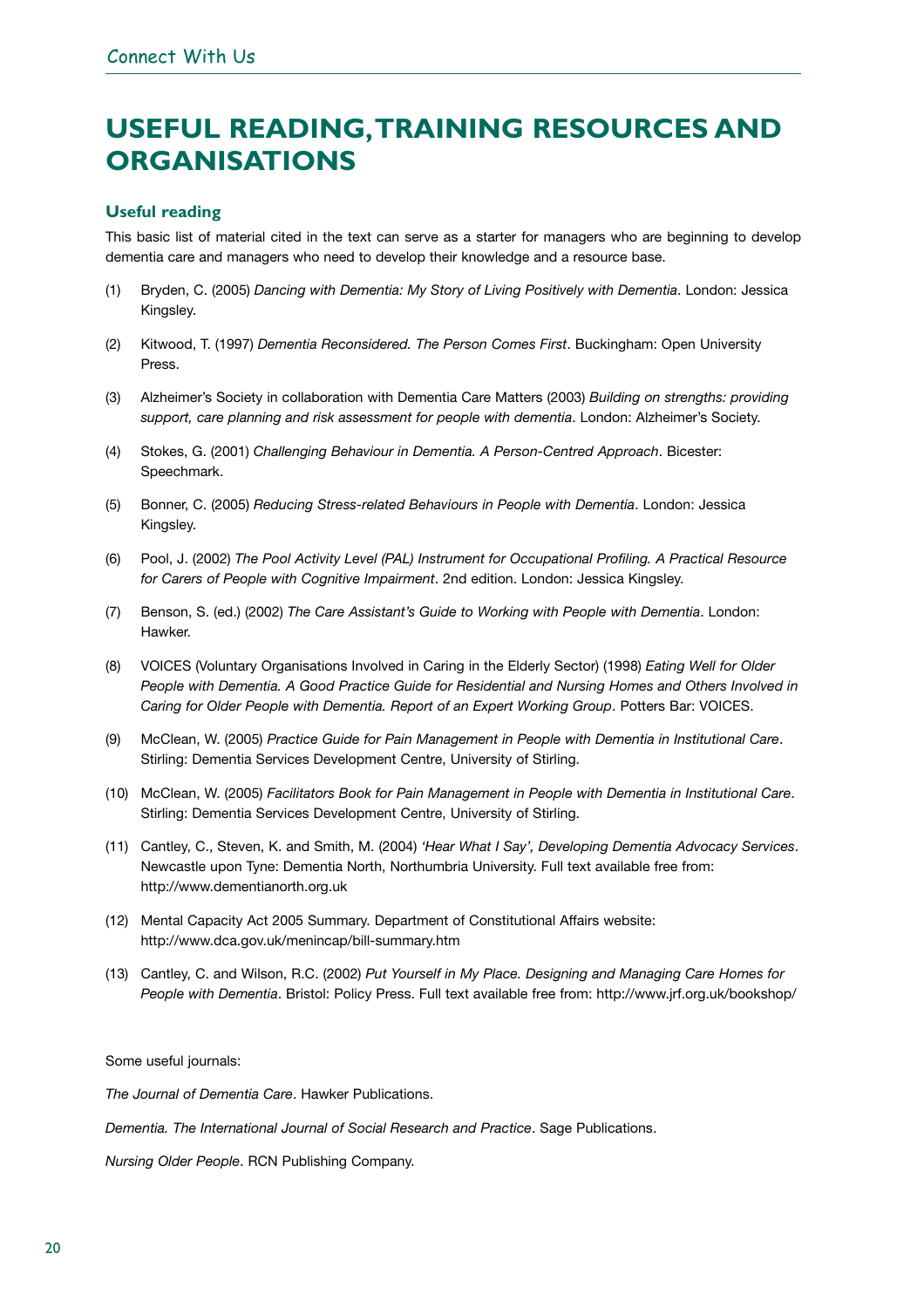# **Training resources**

*Darkness in the Afternoon*. A short training video, with guidance notes for use, to get staff really thinking about the experience of someone with dementia. Available from Stirling Dementia Services Development Centre, cost £30 +p&p. See: http://www.stir.ac.uk

*Make a difference in dementia care training*. Training resource manual that includes 60 icebreakers, exercises and energisers with session plans, notes, diagrams and evaluation questions. Published by the Alzheimer's Society in association with Dementia Care Matters and available from the Alzheimer's Society, cost £70 + p&p. See: http://www.alzheimers.org.uk/

*Oh Good Lunch is Coming*. A cheerful and positive video showing examples of good practice in helping people with dementia to eat well. Available from Stirling Dementia Services Development Centre, cost £10 + p&p. See: http://www.stir.ac.uk

*Positive Dementia Care*. Distance learning programme aimed at giving all care workers the essential knowledge needed to offer the best professional approach to caring for people with dementia. Produced as a collaboration between Project Initiatives and Dementia Care Matters and facilitated by colleges around the country. ASET accredited and *usually* free. For more information contact Project Initiatives. See: http://www.project-initiatives.co.uk/

The Alzheimer's Society and the Dementia Services Development Centre at Stirling (see below) also provide training for trainers.

### **Organisations**

#### *Alzheimer's Society*

Provides services and campaigns for people with dementia, their families and carers. Provides a wide range of information, fact sheets, resources, training packs and training on all aspects of dementia. Website also has lists of local branches.

**http://www.alzheimers.org.uk/**

### *Bradford Dementia Group*

Provides undergraduate and postgraduate courses, including Dementia Care Mapping, research, resources and information.

**http://www.brad.ac.uk/acad/health/bdg/**

### *British Institute of Learning Disabilities*

Works with policy makers, practitioners and people with learning disabilities to provide information, training, resources and support.

**http://www.bild.org.uk/**

### *Commission for Social Care Inspection*

Launched in April 2004, the Commission is the single independent inspectorate for social care services in England. Its primary function is to promote improvements in social care.

**http://www.csci.gov.uk/**

### *Dementia Care Matters*

Independent team specializing in working with organisations and their staff in developing dementia care services and mental health services for older people.

**http://www.demmatt.demon.co.uk**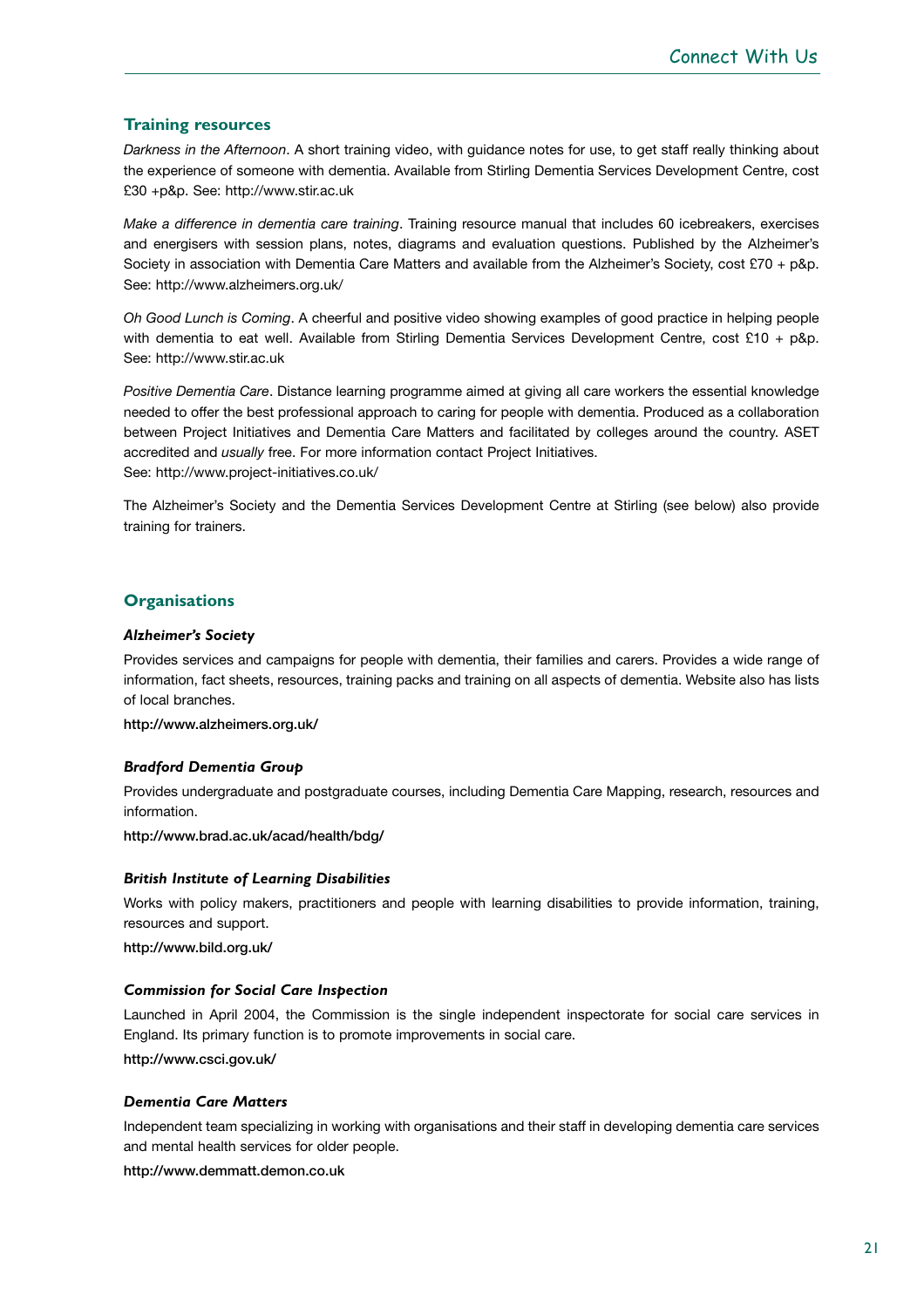#### *Dementia Services Development Centres*

These regional centres provide information and service development support on all aspects of dementia and dementia services. The following website provides access to DSDCs in England and also links to those in Ireland, Scotland and Wales.

**http://www.dsdcengland.org.uk/**

#### *Department of Constitutional Affairs*

Responsible in government for upholding justice, rights and democracy. Provides access to Mental Capacity Act 2005 information.

**http://www.dca.gov.uk**

#### *Down's Syndrome Association*

Provides information and support for people with Down's Syndrome and their families, carers and professionals; improves the knowledge about the condition; and, champions the rights of people with Down's Syndrome. **http://www.downs-syndrome.org.uk**

#### *The Leveson Centre for the Study of Ageing, Spirituality and Social Policy*

Interdisciplinary centre that provides education, training, research and reflection, including a focus on dementia. **http://rps.gn.apc.org/leveson/study.htm**

#### *National Association for Providers of Activities for Older People (NAPA)*

Provides a wide range of resources, training and workshops including specific developments for people with dementia.

**http://www.napa-activities.net/**

#### *National Institute for Mental Health in England (NIMHE)*

NIMHE, a part of the Care Services Improvement Partnership (CSIP), is responsible for supporting the implementation of positive change in mental health and mental health services. It works through regional development centres and its website provides access to a wide range of publications and resources.

**http://nimhe.csip.org.uk/home**

#### *Wandering Network*

An initiative set up by the universities of Northumbria, Edinburgh and Ulster and the Royal College of Nursing using evidence based practice to change values and attitudes and develop new ways of working that lessen the restriction on the autonomy of older people.

**http://www.wanderingnetwork.co.uk**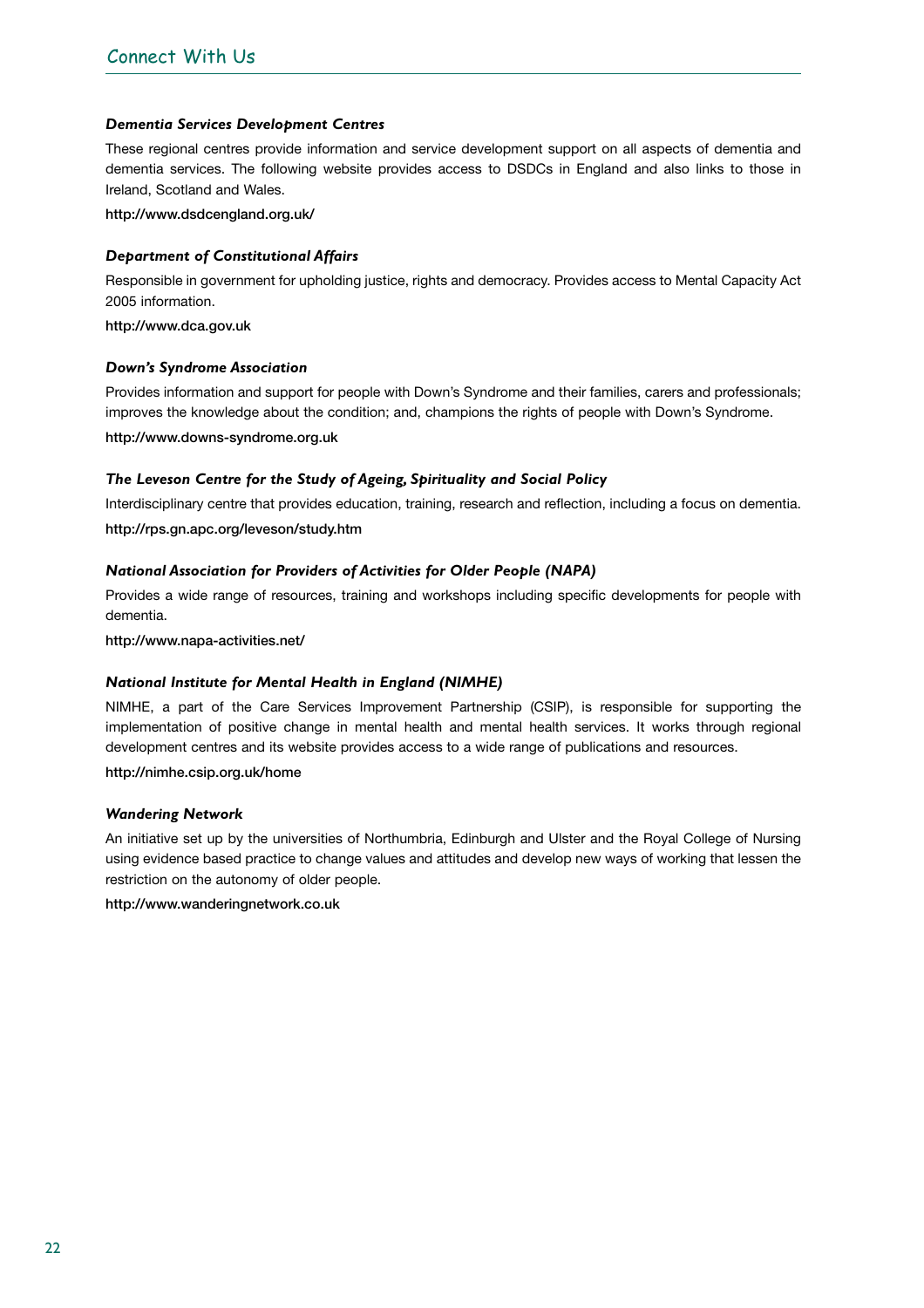| Personal and service development notes |
|----------------------------------------|
|                                        |
|                                        |
|                                        |
|                                        |
|                                        |
|                                        |
|                                        |
|                                        |
|                                        |
|                                        |
|                                        |
|                                        |
|                                        |
|                                        |
|                                        |
|                                        |
|                                        |
|                                        |
|                                        |
|                                        |
|                                        |
|                                        |
|                                        |
|                                        |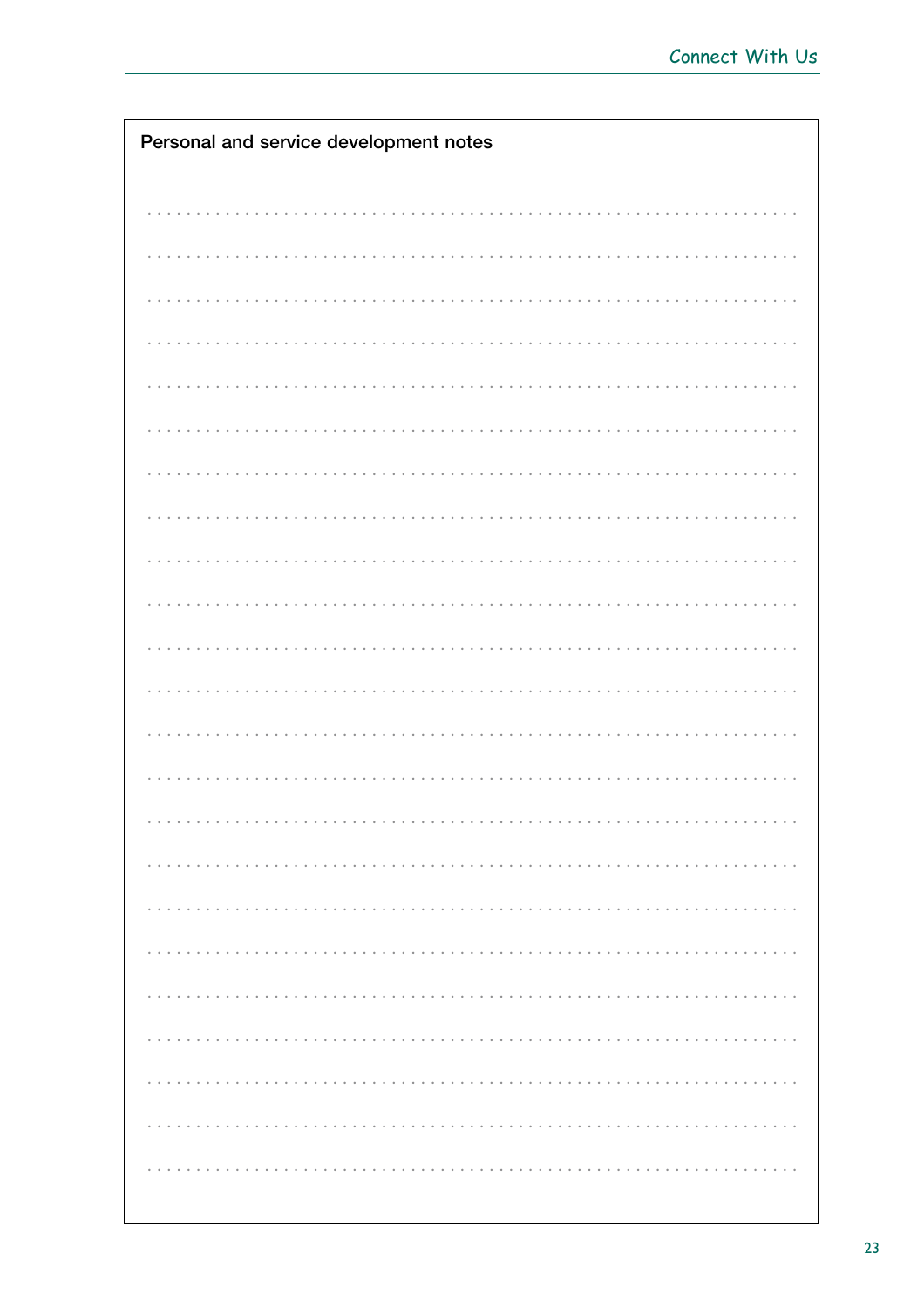| Personal and service development notes |
|----------------------------------------|
|                                        |
|                                        |
|                                        |
|                                        |
|                                        |
|                                        |
|                                        |
|                                        |
|                                        |
|                                        |
|                                        |
|                                        |
|                                        |
|                                        |
|                                        |
|                                        |
|                                        |
|                                        |
|                                        |
|                                        |
|                                        |
|                                        |
|                                        |
|                                        |